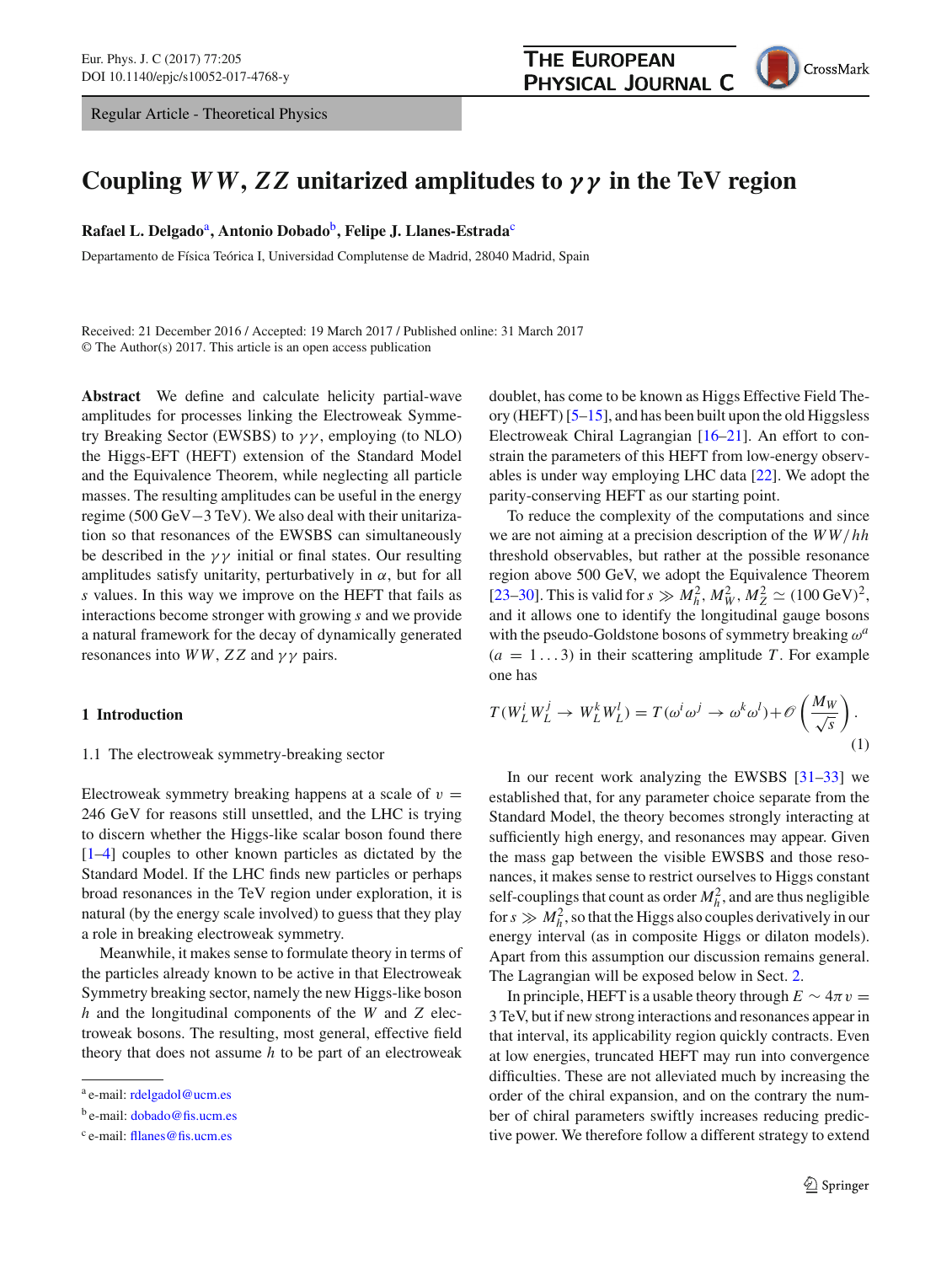the low-energy regime by using dispersion relations (DR) compatible with analyticity and unitarity. This approach is extremely useful in the original hadron ChPT [\[34,](#page-12-8)[35\]](#page-12-9) and we have long advocated it for the SBS of the strongly interaction sector of the SM [\[36\]](#page-12-10).

Dispersion relations are identities that do not include all dynamical information, but they become much more predictive when the low-energy scattering amplitudes are known (for example from the HEFT). Even so, some model dependence remains in the treatment of amplitude cuts other than that extending for physical*s* (normally, this applies to the left cut, LC). To constrain it, we employ two different methods, the Inverse Amplitude Method (IAM) and the N/D method. We have detailed both of them in this context in [\[33\]](#page-12-7) where a complete discussion and references may be found, as well as further unitarization strategies. As will also be exposed later (see Fig. [8\)](#page-10-0), both methods are qualitatively equivalent, but to describe the same resonance they need parameters of the underlying NLO HEFT that are different from each other by 25%.

In the end, the resulting unitarized HEFT (UHEFT) provides an analytical and unitary description of higher-energy dynamics which is essentially unique up to the first resonances. These appear as poles in the second Riemann sheet thanks to the adequate analytical behavior of the amplitudes.

### 1.2 Coupling to  $\gamma\gamma$

The  $\gamma\gamma$  channel is by itself not part of the EWSBS, but because photons propagate to the detectors (being reconstructed, e.g. at the electromagnetic calorimeters) they are direct messengers from the collision in the final state. Studies of new particles decaying into two photons have been pursued since the dawn of particle physics [\[37](#page-12-11)].

Conversely, photons also provide interesting production mechanisms from the initial state. With slight virtuality they accompany high-energy beam particles: the photon can be thought of as a parton of the proton  $[38]$  or the electron in *pp* and *e*−*e*+ colliders, respectively. Thus, high-energy colliders can, in a sense, be thought of as photon colliders. The small electromagnetic  $\alpha$  lowers the photon flux, but in exchange the initial state is very clean and directly couples to the EWSBS (since the  $W^{\pm}$  are charged particles). For example, the CMS collaboration [\[39\]](#page-12-13) is already setting bounds to anomalous quartic gauge couplings from an analysis of precisely  $\gamma \gamma \rightarrow W^+W^-$ . Moreover, thanks to Compton backscattering, photon colliders driven by lepton beams are perhaps also a future option [\[40](#page-12-14),[41\]](#page-12-15).

Thus, their coupling to the EWSBS is of much interest. Within the context of the HEFT, the perturbative Feynman amplitudes at the one-loop level have already been reported in [\[42\]](#page-12-16).

In this work we extend the amplitudes to the resonance region. Because unitarity is most easily expressed in terms of partial waves, and because the partial-wave series converges quickly in the "low-energy" domain where HEFT is valid, we have projected the EWSBS as well as the  $\gamma\gamma$  over good angular momentum *J* . In the case of the Goldstone or the Higgs bosons,  $L = J$ , but when photons are involved, their intrinsic spin is also at play. We have employed the helicity basis to carry out the computations.

While custodial isospin is presumably conserved by the EWSBS (as suggested by LEP), the electromagnetic coupling to the  $\gamma\gamma$  state violates its conservation. Still, we can label the partial-wave amplitudes from the initial  $\omega\omega$ -state isospin in photon–photon production (or the final  $\omega\omega$  at a photon collider).

The helicity basis and the corresponding amplitudes are constructed below in Sect. [3.](#page-3-0) Their partial-wave projections in turn appear in Sect. [4.](#page-4-0) We show their single- and coupledchannel unitarization in Sect. [5](#page-5-0) and some selected numerical examples thereof in Sect. [6;](#page-8-0) finally, we add a few remarks in Sect. [7.](#page-10-1)

# <span id="page-1-0"></span>**2 The chiral Lagrangian and its parameterizations**

First we quote from Ref. [\[32\]](#page-12-17) the effective Lagrangian describing the low-energy dynamics of the four light modes: three would-be Goldstone bosons  $\omega^a$  (WBGBs) and the Higgs-like particle *h*. This particle content is valid for the energy range  $M_h$ ,  $M_W$ ,  $M_Z \simeq (100 \text{ GeV})^2 \ll s \ll 4\pi v \simeq$ 3 TeV and exhausts the known Electroweak Symmetry Breaking sector. Resonances of these particles' scattering are possible in this interval and we will describe them employing scattering theory based on the effective Lagrangian instead of introducing them as new fields. The starting point to expose the Lagrangian for the  $\omega$  and  $h$  bosons, whose elements are immediately discussed, may be taken as

<span id="page-1-3"></span>
$$
\mathcal{L} = \frac{v^2}{4} \mathcal{F}(h/v) \text{Tr}[(D_\mu U)^\dagger D^\mu U] + \frac{1}{2} \partial_\mu h \partial^\mu h - V(h),\tag{2}
$$

where the vacuum constant is  $v = 246 \,\text{GeV}$ , and the arbitrary function

<span id="page-1-2"></span>
$$
\mathscr{F}(h/v) = 1 + 2a\frac{h}{v} + b\left(\frac{h}{v}\right)^2 + \cdots
$$
 (3)

is analytic around vanishing scalar field. The NLO computation for the WBGB sector is quoted in Refs. [\[31](#page-12-6)[,33](#page-12-7)]. Note the usage of the spherical parameterization.<sup>[1](#page-1-1)</sup> The extension that includes  $\gamma \gamma$  states can be found in Ref. [\[42](#page-12-16)], the covariant derivative being

<span id="page-1-1"></span><sup>&</sup>lt;sup>1</sup> In Ref. [\[42\]](#page-12-16), we also employed the exponential parametrization of the coset for the  $\gamma\gamma$  scattering. While intermediate results (i.e., the Feynman diagrams) are different, the on-shell amplitudes are exactly the same for the two parametrizations.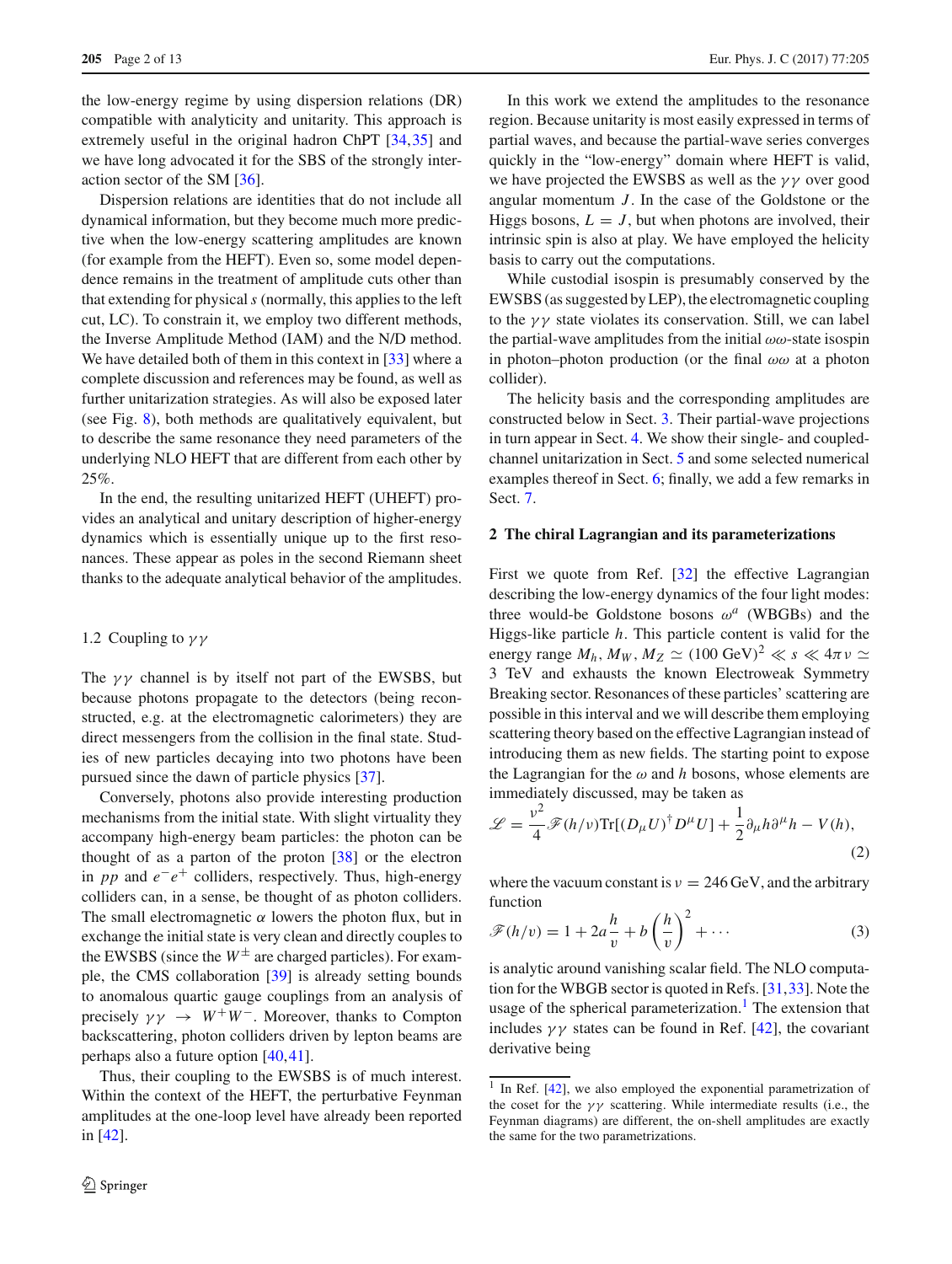$$
D_{\mu}U = \frac{i\partial_{\mu}\omega_{i}\tau^{i}}{v} + i\frac{g}{2}W_{\mu,i}\tau^{i} - i\frac{g'}{2}B_{\mu}\tau^{3} \cdots
$$
 (4)

Here, the dots represent terms of higher order in  $(\omega^a/v)$  and whose precise form depends on the particular parametrization of  $U$ , and  $\tau_i$  are Pauli matrices. Finally, we note the definition of charge basis,  $\omega^{\pm} = \frac{\omega^1 \mp i \omega^2}{\sqrt{2}}$ ,  $\omega^0 = \omega^3$ . Thus we are using a  $SU(2)_L \times U(1)_Y$  gauged non-linear sigma model corresponding to the coset  $SU(2)_L \times SU(2)_R/SU(2)_{L+R}$ coupled to the *h* singlet, where  $SU(2)_{L+R}$  is called the custodial group.

Different values of the parameters *a* and *b* in Eq. [\(3\)](#page-1-2) make the Lagrangian density in Eq. [\(2\)](#page-1-3) represent the lowenergy limit of different theoretical models (and the NLO parameters specified shortly will also depend on the underlying theory). For instance,  $a^2 = b = 0$  corresponds to the old, Higgsless Electroweak Chiral Lagrangian [\[16](#page-12-1)[–21\]](#page-12-2) (which had no explicit Higgs field and thus seems ruled out),  $a^{2} = 1 - (v/f)^{2}$ ,  $b = 1 - 2(v/f)^{2}$  is the low-energy limit of a *SO*(5)/*SO*(4) Minimal Composite Higgs Model [\[43](#page-12-18)[–45](#page-12-19)],  $a^2 = b = (v/f)^2$  can be obtained from dilaton-type models [\[46](#page-12-20),[47\]](#page-12-21), and finally  $a^2 = b = 1$  represents the SM with a light Higgs (this is the current experimental situation).

There is no strong direct limit over the *b* parameter, because of the difficulty of measuring a 2-Higgs state. However, an indirect limit arises because of the coupling between the *hh* decay and the elastic  $\omega\omega$  scattering, as we showed in earlier work [\[48](#page-12-22)]. The current direct claimed limits over the *a* parameter, at a confidence level of  $2\sigma$  ( $\approx$ 95%) are, from CMS [\[49\]](#page-12-23),  $a \in (0.87, 1.14)$ ; and from ATLAS [\[50](#page-12-24)],  $a \in (0.96, 1.34)$ . Actual experimental analysis may be tracked from [\[51](#page-12-25)], which also details the LHC constraints over a number of SM extensions.

#### <span id="page-2-3"></span>2.1 WBGBs scattering and coupling to  $\gamma\gamma$

The one-loop computation for  $\omega \omega \rightarrow \omega \omega$ ,  $\omega \omega \rightarrow hh$  and  $hh \rightarrow hh$  processes was reported in [\[31](#page-12-6),[33\]](#page-12-7). Because of the equivalence theorem regime,  $e^2$ ,  $g^2$ ,  $g'^2 \ll s/v^2$ , the electric charge coupling the photon can be introduced as a perturbation. Thus, the strong physics of the  $\omega\omega$  (longitudinal  $W_L$ ) modes) and *hh* sector dominates over the transverse modes  $(W_T, \gamma)$  and provides the driving force to saturate unitarity. One can then work to leading non-vanishing order when incorporating the transverse modes. The minimum set of counterterms needed to renormalize those scattering amplitudes to one loop is that corresponding to the  $a_4$ ,  $a_5$ ,  $g$ ,  $\frac{2}{d}$  $\frac{2}{d}$  $\frac{2}{d}$ and *e* parameters (see Refs. [\[31](#page-12-6),[33\]](#page-12-7)).

In Ref. [\[42](#page-12-16)] we extended the effective NLO Lagrangian for the Higgs and WBGBs [\[31](#page-12-6),[33\]](#page-12-7) by including transverse gauge bosons [\[52](#page-12-26)] to account for the  $\gamma \gamma \rightarrow zz$  and  $\gamma \gamma \rightarrow$ 

 $ω<sup>+</sup>ω<sup>-</sup>$  processes. Concentrating only on γγ the effective Lagrangian  $\mathcal{L}_2 = \mathcal{L}_2(\omega, h, \gamma)$  becomes

<span id="page-2-1"></span>
$$
\mathcal{L}_2 = \frac{1}{2} \partial_\mu h \partial^\mu h + \frac{1}{2} \mathcal{F}(h/v) (2 \partial_\mu \omega^+ \partial^\mu \omega^- + \partial_\mu \omega^0 \partial^\mu \omega^0) \n+ \frac{1}{2v^2} \mathcal{F}(h/v) (\partial_\mu \omega^+ \omega^- + \omega^+ \partial_\mu \omega^- + \omega^0 \partial_\mu \omega^0)^2 \n+ i e \mathcal{F}(h/v) A^\mu (\partial_\mu \omega^+ \omega^- - \omega^+ \partial_\mu \omega^-) \n+ e^2 \mathcal{F}(h/v) A_\mu A^\mu \omega^+ \omega^-,
$$
\n(5)

where the photon field is given by  $A_{\mu} = \sin \theta_W W_{\mu,3} +$  $\cos \theta_W B_\mu$  with  $\sin \theta_W = g' / \sqrt{g^2 + g'^2}$ . If the Lagrangian of Eq. [\(5\)](#page-2-1) is employed at NLO, a counterterm NLO Lagrangian is in principle necessary to guarantee the order by order renormalizability, as customary in EFT. This brings in the additional  $a_1$ ,  $a_2$ ,  $a_3$  and  $c_\nu$  counterterms (see Ref. [\[42\]](#page-12-16)),

<span id="page-2-2"></span>
$$
\mathcal{L}_4 = a_1 \text{Tr}(U \hat{B}_{\mu\nu} U^{\dagger} \hat{W}^{\mu\nu}) + i a_2 \text{Tr}(U \hat{B}_{\mu\nu} U^{\dagger} [V^{\mu}, V^{\nu}])
$$

$$
- i a_3 \text{Tr}(\hat{W}_{\mu\nu} [V^{\mu}, V^{\nu}]) - \frac{c_{\gamma}}{2} \frac{h}{v} e^2 A_{\mu\nu} A^{\mu\nu} + \cdots,
$$

$$
(6)
$$

where

$$
\hat{W}_{\mu\nu} = \partial_{\mu}\hat{W}_{\nu} - \partial_{\nu}\hat{W}_{\mu} + i[\hat{W}_{\mu}, \hat{W}_{\nu}], \tag{7a}
$$

$$
\ddot{B}_{\mu\nu} = \partial_{\mu}\ddot{B}_{\nu} - \partial_{\nu}\ddot{B}_{\mu},\tag{7b}
$$

$$
\hat{W}_{\mu} = gW_{\mu}\tau/2, \quad \hat{B}_{\mu} = g' B_{\mu}\tau^{3}/2,
$$
 (7c)

$$
V_{\mu} = (D_{\mu}U)U^{\dagger}, \tag{7d}
$$

$$
A_{\mu\nu} = \partial_{\mu}A_{\nu} - \partial_{\nu}A_{\mu}.
$$
 (7e)

Equation [\(6\)](#page-2-2) can be expanded as

$$
\mathcal{L}_4 = \frac{e^2 a_1}{2v^2} A_{\mu\nu} A^{\mu\nu} (v^2 - 4\omega^+ \omega^-) \n+ \frac{2e(a_2 - a_3)}{v^2} A_{\mu\nu} [i(\partial^{\nu}\omega^+ \partial^{\mu}\omega^- - \partial^{\mu}\omega^+ \partial^{\nu}\omega^-) \n+ eA^{\mu} (\omega^+ \partial^{\nu}\omega^- + \omega^- \partial^{\nu}\omega^+) \n- eA^{\nu} (\omega^+ \partial^{\mu}\omega^- + \omega^- \partial^{\mu}\omega^+)] - \frac{c_{\gamma}}{2} \frac{h}{v} e^2 A_{\mu\nu} A^{\mu\nu}.
$$
\n(8)

The chiral counting for the EFT yielding  $\omega \omega \rightarrow \gamma \gamma$  is compared with that for the elastic  $\omega \omega \rightarrow \omega \omega$  process in Fig. [1.](#page-3-1)

Current ( $2\sigma$ ) bounds on those NLO parameters are  $c_{\gamma} \in$  $\left(\frac{-1}{16\pi^2}, \frac{0.5}{16\pi^2}\right)$  [\[12\]](#page-12-27);  $a_1 < 10^{-3}, a_2 \in (-0.26, 0.26)$  and  $a_3 \in$  $(-0.1, 0.04)$  [\[53\]](#page-12-28). It is practical to quote these bounds for the *ai* in terms of the only combination that will be needed in this work which is (conservatively adding them)  $(a_1 - a_2 + a_3) \in$ (−0.36, 0.3). We will employ these limits when we illustrate the parameter dependence later on in Sect. [6.](#page-8-0)

<span id="page-2-0"></span><sup>&</sup>lt;sup>2</sup> Not to be confused with the  $SU(2)_L$  gauge coupling.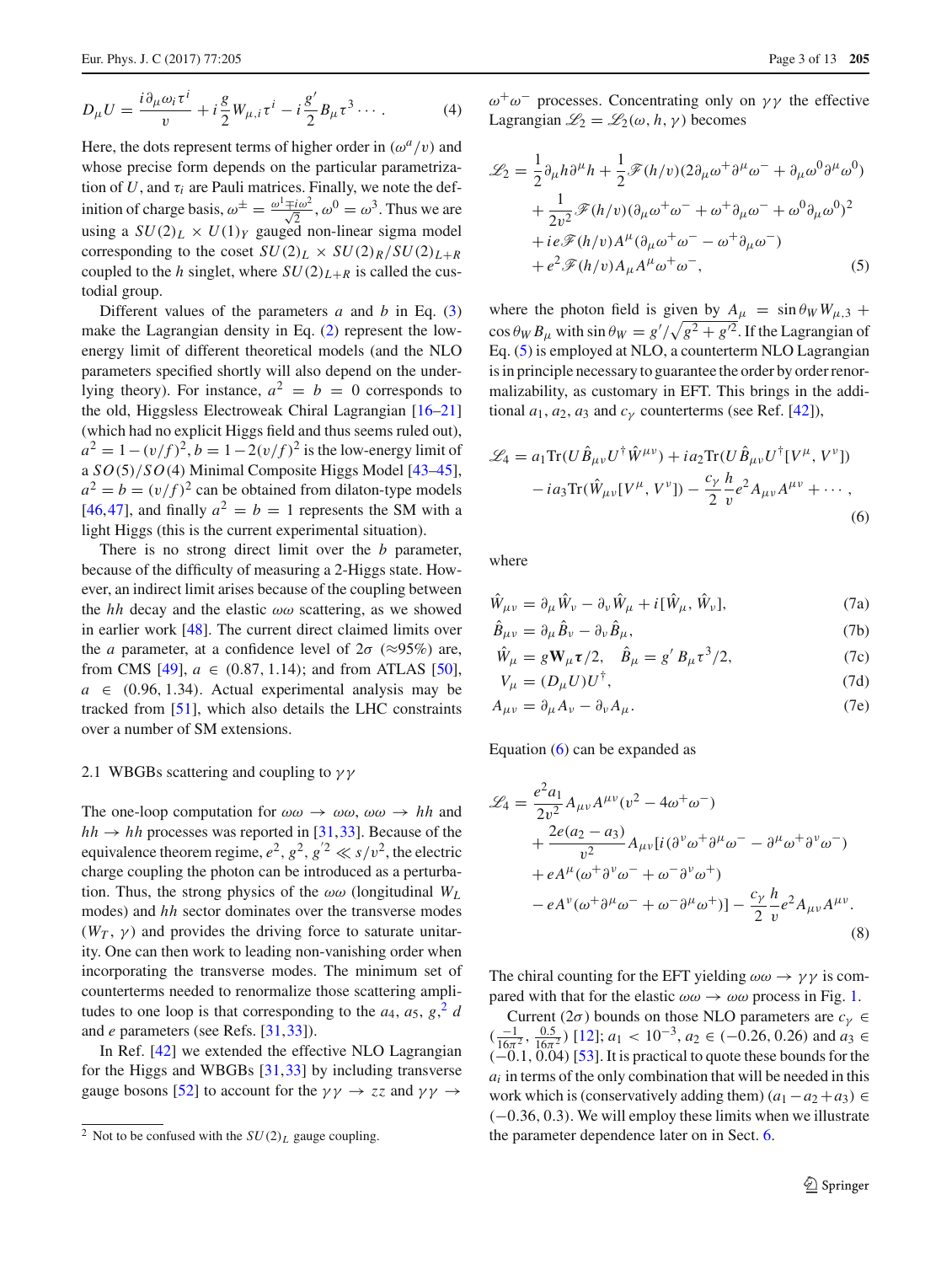



<span id="page-3-1"></span>**Fig. 1** A sensible counting for  $\omega \omega \rightarrow \gamma \gamma$ , in the energy region around  $\mathcal{O}(0.5 \text{ TeV})$  of interest for the LHC, is to take  $\alpha_{EM}$  and  $s/(4\pi v)^2$  as small quantities with  $\alpha_{EM}$  (of smaller size) only to first order. The resulting counting (*green dots*) is compared with that for the purely Goldstone boson processes  $\omega \omega \rightarrow \omega \omega$  (*red dots*)

# <span id="page-3-0"></span>**3 Matrix elements for** *γ γ* **to** *ωω* **and** *hh* **scattering at NLO**

The one-loop perturbative amplitudes for the production of  $\gamma\gamma$  from the EWSBS can be read off (by time reversal invariance) from those for  $\gamma \gamma \rightarrow \omega \omega$  scattering, computed in [\[42](#page-12-16)]. Both  $\gamma \gamma \rightarrow zz$  and  $\gamma \gamma \rightarrow \omega^+ \omega^-$  amplitudes were there decomposed as

$$
\mathscr{M}_{\lambda_1\lambda_2} = iT = ie^2 \left( \varepsilon_1^{\mu} \varepsilon_2^{\nu} T_{\mu\nu}^{(1)} \right) A + ie^2 \left( \varepsilon_1^{\mu} \varepsilon_2^{\nu} T_{\mu\nu}^{(2)} \right) B, (9)
$$

with Lorentz structures

<span id="page-3-2"></span>
$$
\begin{aligned}\n\left(\varepsilon_1^{\mu} \varepsilon_2^{\nu} T_{\mu\nu}^{(1)}\right) &= \frac{s}{2} (\varepsilon_1 \varepsilon_2) - (\varepsilon_1 k_2) (\varepsilon_2 k_1), & (10a) \\
\left(\varepsilon_1^{\mu} \varepsilon_2^{\nu} T_{\mu\nu}^{(2)}\right) &= 2s(\varepsilon_1 \Delta)(\varepsilon_2 \Delta) - (t - u)^2 (\varepsilon_1 \varepsilon_2) \\
&- 2(t - u) [(\varepsilon_1 \Delta)(\varepsilon_2 k_1) - (\varepsilon_1 k_2)(\varepsilon_2 \Delta)].\n\end{aligned}
$$
\n(10b)

Here,  $e = \sqrt{\alpha/4\pi} \approx 0.303$  is the electric charge;  $\varepsilon_i(\lambda_i)$ ,  $\lambda_i = \pm 1$  and  $k_i$  are the polarization state vector, the helicity and the 4-momentum of each photon with  $i = 1, 2$ ;  $p_i$ , the 4momenta of the Gauge boson  $(i = 1, 2)$ ; and  $\Delta^{\mu} = p_1^{\mu} - p_2^{\mu}$ .

The  $\gamma \gamma \rightarrow zz$  process, at order  $\mathcal{O}(e^2)$  and leading chiral order, vanishes because the *Z* is a neutral particle,

$$
\mathcal{M}(\gamma\gamma \to zz)_{\text{LO}} = 0. \tag{11}
$$

The NLO contribution depends on *c*<sup>γ</sup> ,

<span id="page-3-8"></span>
$$
A(\gamma \gamma \to z z)_{\text{NLO}} = \frac{2ac_{\gamma}^{r}}{v^{2}} + \frac{a^{2} - 1}{4\pi^{2} v^{2}} \equiv A_{N}, \quad (12a)
$$

$$
B(\gamma \gamma \to z z)_{\text{NLO}} = 0. \tag{12b}
$$

For  $\gamma \gamma \rightarrow \omega^+ \omega^-$  (the only other process allowed by charge conservation), at order  $\mathcal{O}(e^2)$ ,

<span id="page-3-5"></span>
$$
A(\gamma\gamma \to \omega^+\omega^-)_{\text{LO}} = 2sB(\gamma\gamma \to \omega^+\omega^-)_{\text{LO}} = -\frac{1}{t} - \frac{1}{u},\tag{13}
$$

<span id="page-3-7"></span>whereas, at NLO in the counting of Fig. [1,](#page-3-1)

<span id="page-3-9"></span>
$$
A(\gamma \gamma \to \omega^{+} \omega^{-})_{\text{NLO}} = \frac{8(a_1^r - a_2^r + a_3^r)}{v^2} + \frac{2ac_y^r}{v^2} + \frac{a^2 - 1}{8\pi^2 v^2}
$$
  
\n
$$
\equiv A_C,
$$
 (14a)  
\n
$$
B(\gamma \gamma \to \omega^{+} \omega^{-})_{\text{NLO}} = 0.
$$
 (14b)

Interestingly, in dimensional regularization all UV divergences cancel after some algebra, so that no renormalization is required and

$$
c_{\gamma}^{r} = c_{\gamma},\tag{15a}
$$

$$
a_1^r - a_2^r + a_3^r = a_1 - a_2 + a_3. \tag{15b}
$$

Thus this particular combination of the chiral parameters *a*1, *a*<sup>2</sup> and *a*<sup>3</sup> turns out to be finite and the corresponding renormalized one does not depend on any renormalization scale μ.

We assign momenta and polarization vectors  $\varepsilon_i(\pm)$  to the initial-state vector and final-state scalar bosons as

$$
\{\gamma[\varepsilon_1(\pm), k_1], \gamma[\varepsilon_2(\pm), k_2]\} \to \{(\omega/h)[p_1], (\omega/h)[p_2]\},\tag{16}
$$

In the cm frame we may choose the coordinate axes such that

$$
k_1 = (E, 0, 0, E) \quad k_2 = (E, 0, 0, -E), \tag{17a}
$$

$$
p_1 = (E, \mathbf{p})
$$
  $p_2 = (E, -\mathbf{p})$   $\Delta = p_1 - p_2,$  (17b)

$$
\mathbf{p} = (p_x, p_y, p_z) = E(\sin \theta \cos \varphi, \sin \theta \sin \varphi, \cos \theta). \quad (17c)
$$

Because in the cm  $\mathbf{k}_1 \parallel \mathbf{k}_2$ , the 4-dimensional polarization states  $\varepsilon_i(\pm)$  are perpendicular to both,  $\varepsilon_i(\pm) \cdot k_j = 0$ . This simplifies Eqs.  $(10a)$  and  $(10b)$  to

<span id="page-3-3"></span>
$$
\left(\varepsilon_1^{\mu} \cdot \varepsilon_2^{\nu} T_{\mu\nu}^{(1)}\right) = \frac{s}{2} \varepsilon_1 \cdot \varepsilon_2,\tag{18}
$$

and (since the WBGBs are massless,  $(t - u)^2 = s^2 \cos^2 \theta$ ),

<span id="page-3-4"></span>
$$
\left(\varepsilon_1^{\mu} \cdot \varepsilon_2^{\nu} T_{\mu\nu}^{(2)}\right) = 2s(\varepsilon_1 \cdot \Delta)(\varepsilon_2 \cdot \Delta) - s^2(\cos \theta)^2(\varepsilon_1 \cdot \varepsilon_2).
$$
\n(19)

The product  $(\varepsilon_1 \cdot \varepsilon_2)$  appearing satisfies a modified orthogonality relation because the momenta of the two photons are opposite; choosing

<span id="page-3-10"></span>
$$
\varepsilon_1(\pm) = \frac{1}{\sqrt{2}}(0, \mp 1, -i, 0),\tag{20a}
$$

<span id="page-3-6"></span>
$$
\varepsilon_2(\pm) = \frac{1}{\sqrt{2}} (0, \mp 1, i, 0), \tag{20b}
$$

we have  $\varepsilon_1(+) \cdot \varepsilon_2(-) = \varepsilon_1(-) \cdot \varepsilon_2(+) = 0$  and  $\varepsilon_1(+) \cdot$  $\varepsilon_2(+) = \varepsilon_1(-) \cdot \varepsilon_2(-) = -1$ . Thus, the Lorentz structures needed for Eqs. [\(18\)](#page-3-3) and [\(19\)](#page-3-4) become those shown on Table [1.](#page-4-1)

The structure of Table [1](#page-4-1) is remarkable. First, the amplitudes with equal photon helicities,  $T^{++}$  and  $T^{--}$ , come in the combination  $-\frac{s}{2}A + s^2B$ . But, due to Eq. [\(13\)](#page-3-5), this just cancels the LO contribution, and with it Rutherford's 1/*t*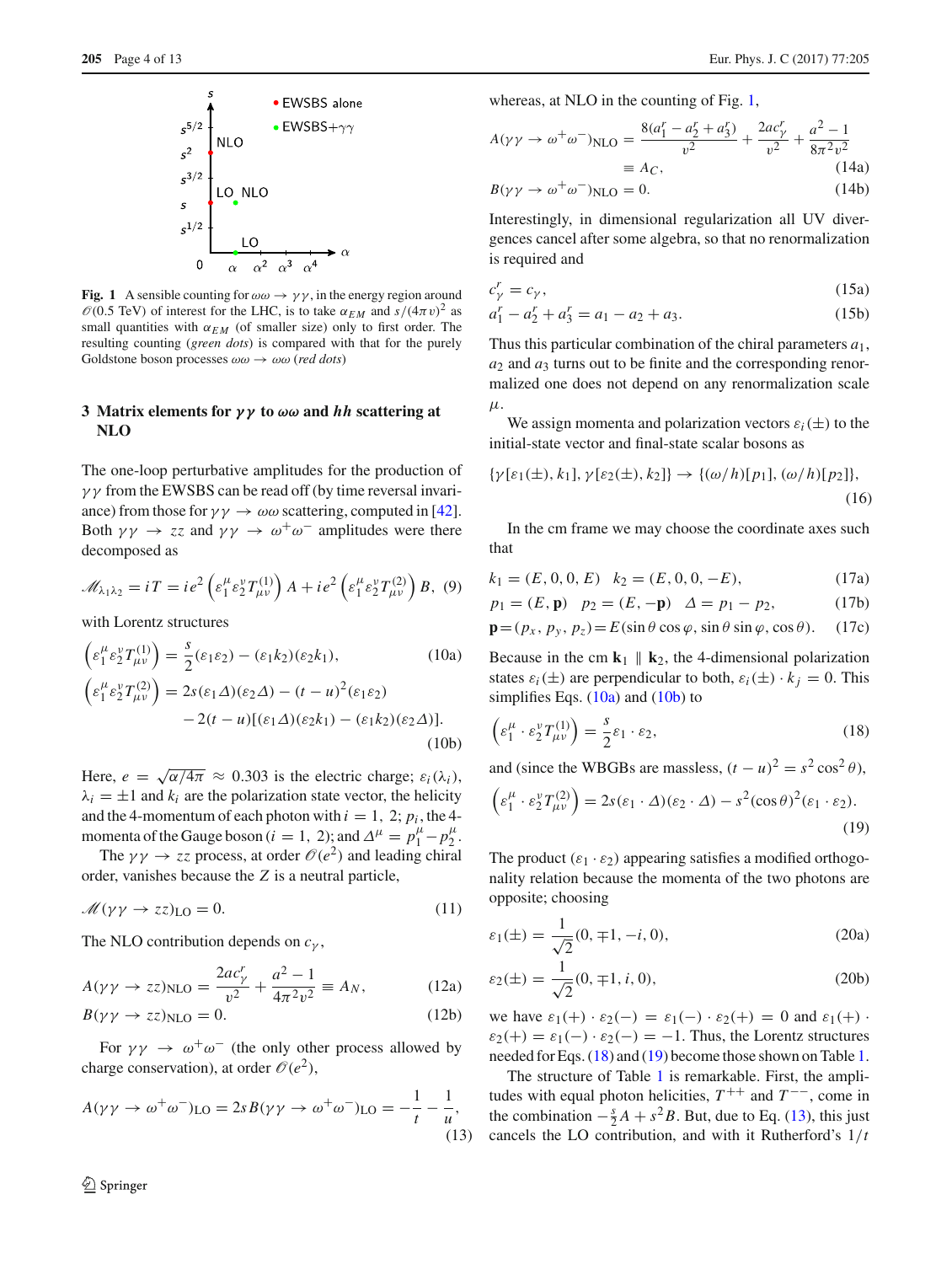<span id="page-4-1"></span>**Table 1** Lorentz structures  $\varepsilon_1^{\mu} \cdot \varepsilon_2^{\nu} T_{\mu\nu}^{(1)}$  and  $\varepsilon_1^{\mu} \cdot \varepsilon_2^{\nu} T_{\mu\nu}^{(2)}$  (Eqs. [\(18\)](#page-3-3) and [\(19\)](#page-3-4)). All are invariant under  $\theta \to \pi - \theta$ , that is, *t*–*u* exchange, a consequence of Bose symmetry that guarantees  $M(\gamma \gamma \rightarrow \omega^+ \omega^-)_{\text{LO,NLO}} = M(\gamma \gamma \rightarrow \omega^- \omega^+)_{\text{LO,NLO}}$ 

| $(\lambda_1\lambda_2)$                                                                 | $(++)$ | $(+-)$                            | $(-+)$                             | ( – – )    |
|----------------------------------------------------------------------------------------|--------|-----------------------------------|------------------------------------|------------|
| $[\varepsilon_1^{\mu}(\lambda_1)\cdot\varepsilon_2^{\nu}(\lambda_2)]T_{\mu\nu}^{(1)}$  | $-s/2$ |                                   |                                    | $-s/2$     |
| $[\varepsilon_1^\mu (\lambda_1) \cdot \varepsilon_2^\nu (\lambda_2)] T_{\mu\nu}^{(2)}$ | $\sim$ | $-s^2(\sin\theta)^2e^{2i\varphi}$ | $-s^2(\sin\theta)^2e^{-2i\varphi}$ | $S^{\sim}$ |

collinear divergence (and the exchanged one in  $1/u$ ). There is no photon–photon annihilation with equal helicity into the Goldstone bosons at LO. Second, the opposite-helicity combinations  $T^{+-}$  and  $T^{-+}$  are non-vanishing at LO, but again Table [1](#page-4-1) assigns a kinematic factor  $\sin^2 \theta$ , which just cancels the angular dependence from the  $t$ - and  $u$ -channel  $\omega$ exchange diagrams, and thus once more the collinear divergences drop out. Therefore, polar angular integrals may easily be computed and partial-wave amplitudes to be introduced in Sect. [4](#page-4-0) are well defined for all helicity combinations.

Since we formulate unitarity of the EWSBS in terms of custodial  $SU(2)_{L+R}$  isospin partial waves, we define the  $\omega\omega$ states in the isospin basis  $|I, I_3\rangle$  by using the appropriate Clebsch–Gordan coefficients and the standard phase conven-tions [\[54](#page-12-29)], with  $|1, 1\rangle \equiv -\omega^+$ ,  $|1, 0\rangle \equiv \omega^0$ ,  $|1, -1\rangle \equiv \omega^-$ . Because of charge conservation,  $\gamma \gamma$  only couples to states where the total electric charge  $I_3$  vanishes. Hence, our isospin basis for the relevant  $\omega\omega$  states is

$$
|0,0\rangle = -\frac{1}{\sqrt{3}}\left(|\omega^{+}\omega^{-}\rangle + |\omega^{-}\omega^{+}\rangle + |zz\rangle\right),
$$
 (21a)

$$
|2,0\rangle = \frac{1}{\sqrt{6}} \left(2|zz\rangle - |\omega^+\omega^-\rangle - |\omega^-\omega^+\rangle\right). \tag{21b}
$$

To shorten notation in the next paragraphs, we use the letters *N* and *C* (for "neutral" and "charged", respectively) to indicate, the *zz* and  $\omega^+\omega^-$  final states (in the charge basis), as defined in Eqs. [\(12\)](#page-3-6) and [\(14\)](#page-3-7). We further shorten  $T_I^{\lambda_1 \lambda_2} \equiv \langle I, 0 | T | \lambda_1 \lambda_2 \rangle$ ; explicitly, because of Eq. [\(21\)](#page-4-2),

$$
T_0^{\lambda_1 \lambda_2} = -\frac{1}{\sqrt{3}} \left( 2T_C^{\lambda_1 \lambda_2} + T_N^{\lambda_1 \lambda_2} \right),\tag{22a}
$$

$$
T_2^{\lambda_1 \lambda_2} = \frac{2}{\sqrt{6}} \left( T_N^{\lambda_1 \lambda_2} - T_C^{\lambda_1 \lambda_2} \right).
$$
 (22b)

Taking into account Eq.  $(12a)$  through  $(14b)$ , we find

$$
T_0^{++} = T_0^{--} = \frac{e^2 s}{2\sqrt{3}} (2A_C + A_N), \qquad (23a)
$$

$$
T_2^{++} = T_2^{--} = \frac{e^2 s}{\sqrt{6}} (A_C - A_N), \qquad (23b)
$$

$$
T_0^{+-} = (T_0^{-+})^* = \frac{4e^2}{\sqrt{3}}e^{2i\varphi},\tag{23c}
$$

$$
T_2^{+-} = (T_2^{-+})^* = \frac{4e^2}{\sqrt{6}}e^{2i\varphi}.
$$
 (23d)

We now turn to the isosinglet scattering amplitude with two Higgses, and we obtain

<span id="page-4-3"></span>
$$
R(\gamma \gamma \to hh) = -\frac{e^2}{8\pi^2 v^2} (a^2 - b)(\varepsilon_1 \cdot \varepsilon_2). \tag{24}
$$

This is an NLO scattering amplitude as the LO one vanishes. It is proportional to  $(a^2 - b)$  and thus to the LO crossedchannel  $\omega \omega \rightarrow hh$ . If BSM physics does not couple *hh* and  $\omega\omega$ , then, because *hh* has no charge, it decouples from  $\gamma\gamma$ too.

With the polarization vectors of Eq.  $(20)$ , Eq.  $(24)$  becomes

$$
R(\gamma \gamma \to hh) = \frac{e^2}{8\pi^2 v^2} (a^2 - b)\delta_{\lambda_1, \lambda_2}
$$
 (25)

as the final  $|h h\rangle$  state is an isospin singlet; or explicitly,

<span id="page-4-5"></span><span id="page-4-2"></span>
$$
R_0^{++} = R_0^{--} = \langle hh|T(\gamma\gamma \to hh)|++\rangle
$$
  
= 
$$
\frac{e^2}{8\pi^2 v^2} (a^2 - b).
$$
 (26)

# <span id="page-4-0"></span>**4 Scattering partial waves with** *γ γ* **states**

In order to unitarize the  $\gamma \gamma \rightarrow \omega \omega$  scattering amplitudes, we will use the partial-wave decomposition

$$
P_{IJ}^{\lambda_1 \lambda_2} = \frac{1}{128\pi^2} \sqrt{\frac{4\pi}{2J+1}} \int d\Omega \ T_I^{\lambda_1 \lambda_2}(s,\Omega) Y_{J,\Lambda}(\Omega),\tag{27}
$$

where  $\Lambda = \lambda_1 - \lambda_2$ , and whose inverse is

$$
T_I^{\lambda_1 \lambda_2}(s, \Omega) = 128\pi^2 \sum_J \sqrt{\frac{2J+1}{4\pi}} P_{IJ}^{\lambda_1 \lambda_2} Y_{J, \Lambda}(\Omega). \tag{28}
$$

<span id="page-4-4"></span>Note that, because of Bose symmetry, our 2-photon helicity state  $|\lambda_1 \lambda_2\rangle$  is, indeed, defined as

$$
|\lambda_1 \lambda_2\rangle = \frac{1}{N} \left( |+k\hat{e}_z, \lambda_1; -k\hat{e}_z, \lambda_2\rangle + |-k\hat{e}_z, \lambda_2; +k\hat{e}_z, \lambda_1\rangle \right).
$$
\n(29)

Hence, the parity operator  $\mathscr P$  acts according to [\[55](#page-12-30)[–57](#page-12-31)]

$$
\mathscr{P}|\pm\pm\rangle = |\mp\mp\rangle, \quad \mathscr{P}|\pm\mp\rangle = |\pm\mp\rangle. \tag{30}
$$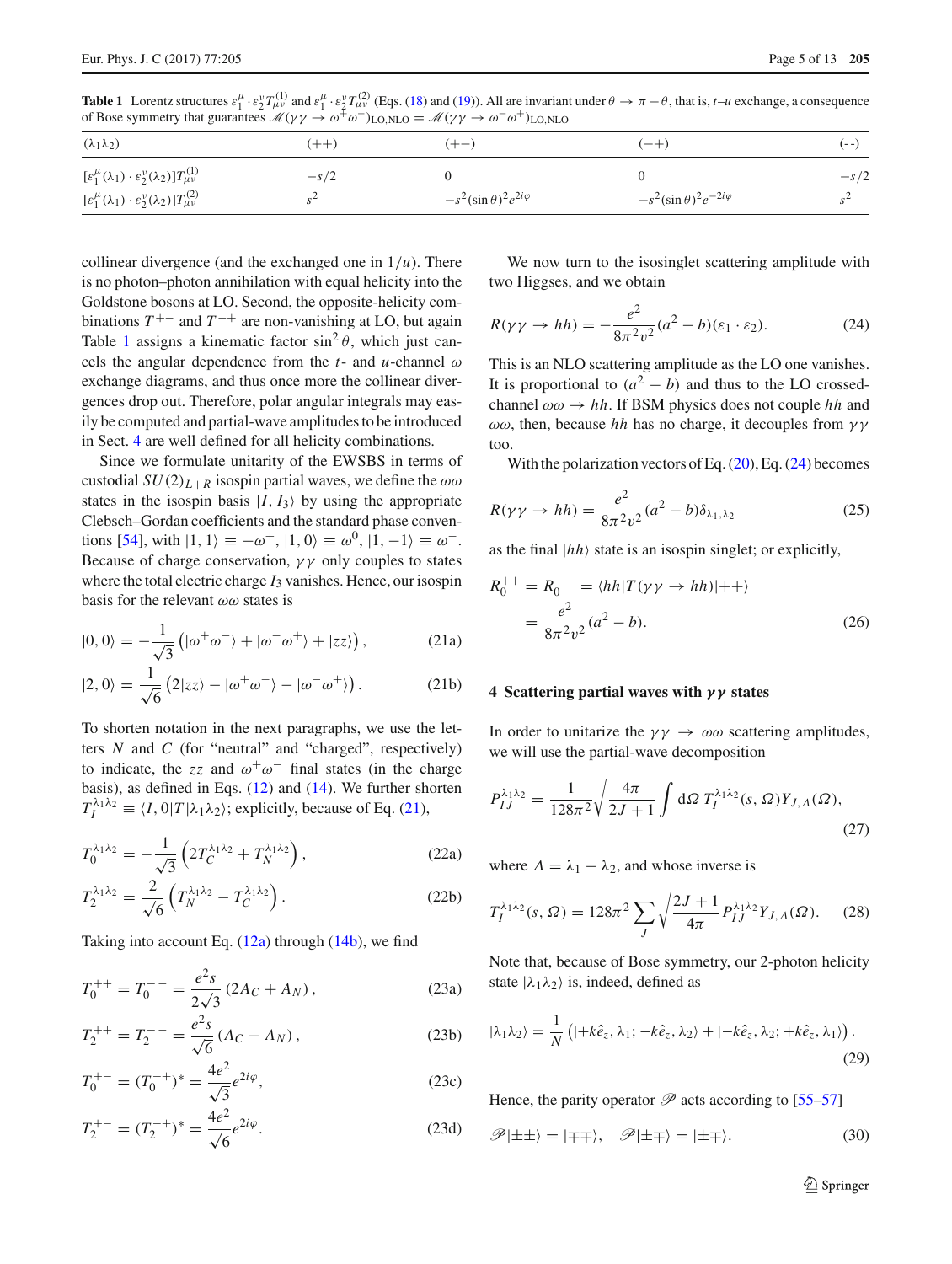This allows us to define a basis for the 2-photon states with three positive parity states,

$$
\frac{1}{\sqrt{2}}(|++\rangle + |--\rangle), |+-\rangle, |-+\rangle,
$$
 (31)

and only one negative parity state,

$$
\frac{1}{\sqrt{2}}(|++\rangle - |--\rangle),\tag{32}
$$

which decouples from the EWSBS because of parity conservation. For  $J = 0$ , our scattering amplitude only couples to the positive parity state  $(|++\rangle + |--\rangle)/\sqrt{2}$ . Thus, let us introduce the notation

$$
P_{I0} \equiv \frac{1}{\sqrt{2}} \left( P_{I0}^{++} + P_{I0}^{--} \right) = \sqrt{2} P_{I0}^{++} = \sqrt{2} P_{I0}^{--}.
$$
 (33)

For  $J = 2$ , the only non-vanishing contributions come from *P*<sup>+−</sup><sub>*I*2</sub><sup> $\cdots$ </sup> (*A* = +2) and *P*<sub>*I*2</sub><sup> $\cdots$ </sup> (*A* = −2). The amplitudes with  $\Lambda = 0$  vanish (see Eq. [\(23\)](#page-4-4)). Hence, let us define

$$
P_{I2} \equiv P_{I2}^{+-} = P_{I2}^{-+}.
$$
\n(34)

With these definitions, the lowest non-vanishing-order (denoted with a (0) superindex)  $\gamma \gamma$  partial waves are

<span id="page-5-1"></span>
$$
P_{00}^{(0)} = \frac{e^2 s}{32\pi\sqrt{6}} (2A_C + A_N) \quad P_{02}^{(0)} = \frac{e^2}{24\pi\sqrt{2}},\tag{35a}
$$

$$
P_{20}^{(0)} = \frac{e^2 s}{32\pi\sqrt{3}} (Ac - A_N) \quad P_{22}^{(0)} = \frac{e^2}{48\pi}.
$$
 (35b)

Here, the  $J = 0$  partial waves are NLO while the  $J = 2$  ones are LO.

The *hh* final state is an isospin singlet, and it only couples with  $J = 0$  and positive parity states (see Eq.  $(26)$ ). Thus, the corresponding partial waves are

$$
R_I^{(0)} \equiv \frac{1}{\sqrt{2}} \left( R_{I0}^{++} + R_{I0}^{--} \right) = \sqrt{2} R_{I0}^{++}.
$$
 (36)

Hence,

<span id="page-5-2"></span>
$$
R_0^{(0)} = \frac{e^2}{128\sqrt{2}\pi^3 v^2} (a^2 - b).
$$
 (37)

Finally, let us introduce the fine structure constant  $\alpha = e^2/4\pi$ on Eqs. [\(35a\)](#page-5-1) and [\(35b\)](#page-5-1), so that the  $P_{IJ}$  and  $R_0$  to NLO turn into

<span id="page-5-7"></span><span id="page-5-5"></span>
$$
P_{00}^{(0)} = \frac{\alpha s}{8\sqrt{6}} (2A_C + A_N) \quad P_{02}^{(0)} = \frac{\alpha}{6\sqrt{2}}, \tag{38a}
$$

$$
P_{20}^{(0)} = \frac{\alpha s}{8\sqrt{3}} (A_C - A_N) \quad P_{22}^{(0)} = \frac{\alpha}{12},\tag{38b}
$$

$$
R_0^{(0)} = \frac{\alpha}{32\sqrt{2}\pi^2 v^2} (a^2 - b).
$$
 (38c)

These last equations are the ones to be used in practice, with  $A_c$  and  $A_N$  taken from Eqs. [\(12\)](#page-3-6) and [\(14\)](#page-3-7).

# <sup>1</sup> Springer

#### <span id="page-5-0"></span>**5 Unitarity requires** *ωω* **resonances to be visible in** *γ γ*

Unitarization of the elastic  $\omega\omega$  and the cross-channel  $\omega\omega \rightarrow$ *hh* cases has been extensively reported in our earlier work [\[32](#page-12-17),[33,](#page-12-7)[48\]](#page-12-22) and that of other groups [\[58](#page-12-32)[–61](#page-12-33)] and will not be repeated here. In this section, we will extend the discussion therein to include the  $\gamma \gamma$  channel,

$$
\gamma \gamma \longleftrightarrow {\omega \omega, hh}.\tag{39}
$$

The perturbative partial-wave amplitudes involving two photons have been given in Sect. [3](#page-3-0) and their partial-wave projections in Sect. [4](#page-4-0) so we have all the necessary ingredients from perturbation theory at hand. As the photon is a spin-1 massless boson, Landau–Yang's theorem forbids the partial wave with  $J = 1$ . Thus, to NLO in the effective theory, the possible angular momenta are  $J = 0$ , 2.

The ωω partial waves decouple from the *hh* channel for  $a^2 = b$ , (see Eq. [\(37\)](#page-5-2)). In keeping the more general  $a^2 \neq b$ situation, the reaction matrix includes an inelastic  $\gamma \gamma \rightarrow hh$ coupling and is not block diagonal.

Because the electromagnetic interaction violates custodial isospin conservation (each  $\omega$  boson has a different electric charge), the  $\gamma \gamma$  state couples to both  $I = 0$  and  $I = 2$  (unlike *hh*, which is a singlet  $|0, 0\rangle = |hh\rangle$ . Though each channel has its own separate strong dynamics, they both provide probability flow into the  $\gamma \gamma$  state as dictated by the corresponding Clebsch–Gordan coefficients.

#### <span id="page-5-6"></span>5.1  $\gamma\gamma$  scattering with *hh* channel decoupled

To start with, let us decouple the *hh* channel by setting  $a^2 = b$ (and other parameters coupling ωω and *hh* in our earlier work,  $d = e = 0$ ). Then the amplitude matrix is three by three (we specify the  $I = 0, 2$  isospin index to make the three-channel nature of the matrix manifest; for each of them, the angular momentum index *J* can also take the values 0 or 2). It can be given as

<span id="page-5-4"></span>
$$
F(s) = \begin{pmatrix} A_{0J}(s) & 0 & P_{0J}(s) \\ 0 & A_{2J}(s) & P_{2J}(s) \\ P_{0J}(s) & P_{2J}(s) & 0 \end{pmatrix} + \mathcal{O}(\alpha^2), \quad (40)
$$

where  $A_{IJ}(s)$  are the (isospin conserving) elastic partial waves  $\omega \omega \rightarrow \omega \omega$  (see [\[31,](#page-12-6)[33\]](#page-12-7) for the exact definition and main properties) and  $P_{IJ}(s)$ , the partial-wave projected  $\gamma \gamma \rightarrow \omega \omega$  amplitudes. Note that we consider only the leading order in the electromagnetic coupling  $\alpha$ . Hence,  $\langle \gamma \gamma | F^{(0)} | \gamma \gamma \rangle \simeq 0.$ 

The unitarity condition on a coupled-channel problem is

<span id="page-5-3"></span>
$$
\operatorname{Im} F(s) = F(s)F(s)^{\dagger} \tag{41}
$$

on the right cut (RC). Because the interactions among Goldstone bosons grow with *s* and become strong, a unitarization scheme is mandatory to have a sensible amplitude [\[34](#page-12-8)[,35](#page-12-9)].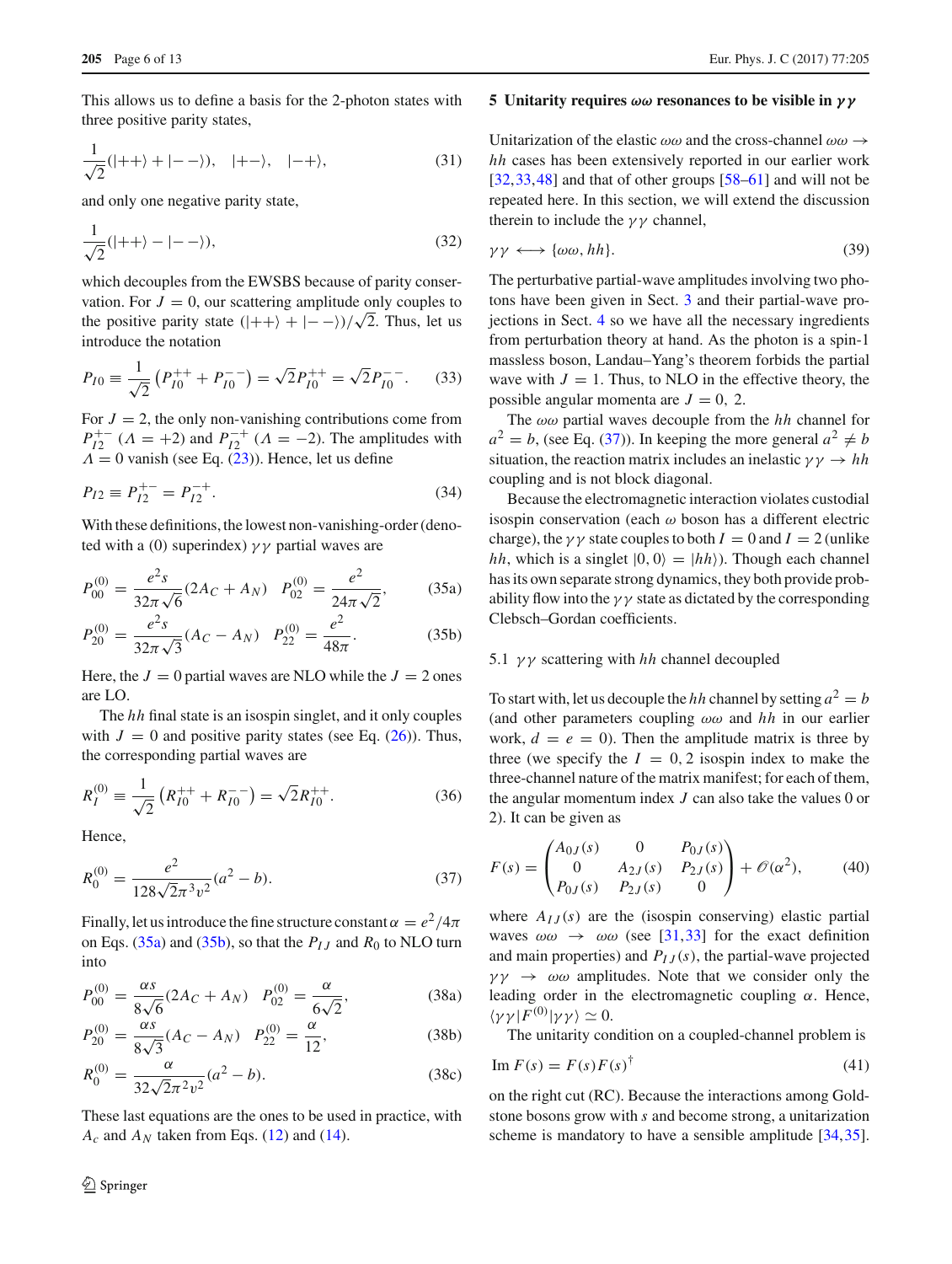On the other hand, since  $\alpha$  remains small, it can be considered at leading order so that Eq. [\(41\)](#page-5-3) will be satisfied to all orders in *s* but only to LO in  $\alpha$ , with no appreciable error. Imposing the unitarity condition to Eq. [\(40\)](#page-5-4) and working to LO in  $\alpha$  returns

<span id="page-6-0"></span>
$$
\operatorname{Im} A_{IJ} = |A_{IJ}|^2,\tag{42a}
$$

$$
\operatorname{Im} P_{IJ} = P_{IJ} A_{IJ}^*.
$$
\n(42b)

The reader can appreciate that the second of these equations is linear in  $P_{I0}$  and does not involve the  $\gamma \gamma \rightarrow \gamma \gamma$  kernel in the LO approximation in the  $\alpha$  expansion. The structure of Eq. [\(42\)](#page-6-0) allows one to sequentially solve the unitarity equation for elastic  $\omega\omega$  scattering and then use it to unitarize the final state  $\omega \omega \rightarrow \gamma \gamma$  amplitude. According to Ref. [\[33](#page-12-7)], the elastic  $\omega \omega \rightarrow \omega \omega$  amplitude admits a chiral expansion

$$
A(s) = A^{(0)}(s) + A^{(1)}(s) + \mathcal{O}(s^3),
$$
\n(43)

where

<span id="page-6-1"></span>
$$
A^{(0)}(s) = Ks,\tag{44a}
$$

$$
A^{(1)}(s) = \left(B(\mu) + D \log \frac{s}{\mu^2} + E \log \frac{-s}{\mu^2}\right) s^2. \tag{44b}
$$

All the coefficients  $K$  (Eq. [\(44a\)](#page-6-1)),  $B(\mu)$ ,  $D$  and  $E$  (Eq. [\(44b\)](#page-6-1)) are given in Ref. [\[33\]](#page-12-7) for each partial wave.

The unitarization of the scalar  $\omega \omega \rightarrow \omega \omega (J = 0)$  partial wave is beautifully achieved by the elastic IAM method, constructed from the first two orders of the perturbative expansion  $A = A^{(0)} + A^{(1)} + \ldots$ ,

<span id="page-6-2"></span>
$$
\tilde{A}(s) = \frac{A^{(0)}(s)}{1 - \frac{A^{(1)}(s)}{A^{(0)}(s)}}.
$$
\n(45)

There is more to this simple equation than meets the eye. It has the correct analytic structure in the complex *s* plane, allowing for resonances in the second Riemann sheet below the RC, where it satisfies elastic unitarity. At low  $\sqrt{s}$  it matches the chiral expansion as can be seen by reexpanding it. And since its derivation follows from a fully prescribed dispersion relation, it can be written down to higher orders (should e.g. the NNLO chiral amplitude become known) without ambiguity.

Turning to the channel-linking *P* amplitudes, the second of Eq. [\(42\)](#page-6-0) is the statement of Watson's theorem, which sets its phase to that of  $\omega\omega$  rescattering. A solution strategy is, as in the case of  $A(s)$ , to write a dispersion relation for the auxiliary "inverse" function  $w'(s) = P^{(0)2}/P(s)$  with contributions coming from the RC (right cut), the LC (left cut) and the infinite circle. To solve this dispersion relation the simplest ansatz for  $w'(s)$  is  $w'(s) = f(s)w(s)$  where  $f(s)$  is real for real *s* and  $w(s) = (A^{(0)}(s))/A(s)$ . The low-energy behavior of *P*(*s*) dictates, upon matching to it,  $f(s) = P^{(0)}/A^{(0)}(s)$ .

Then we can use the IAM result for  $w(s)$  and obtain

<span id="page-6-4"></span>
$$
\tilde{P} = \frac{P^{(0)}}{A^{(0)}}\tilde{A}.\tag{46}
$$

On the RC the imaginary part of  $\tilde{P}$  is

Im 
$$
\tilde{P} = \frac{P^{(0)}}{A^{(0)}} \text{Im } \tilde{A} = \frac{P^{(0)}}{A^{(0)}} |\tilde{A}|^2 = \tilde{P} \tilde{A}^*,
$$
 (47)

as required by exact unitarity. The  $\tilde{P}(s)$  function has the necessary analytical structure (RC and LC) and the appropriate low-energy limit  $\tilde{P}(s) \simeq P^{(0)} + \cdots$  . Moreover, it features the same poles in the second Riemann sheet as  $\tilde{A}(s)$  does, which represent dynamical resonances also in agreement with unitarity and analyticity. Thus, our unitarized  $\gamma \gamma \rightarrow \omega \omega$  matrix element will be

$$
\tilde{P}_{I0} = \frac{P_{I0}^{(0)}}{1 - \frac{A_{I0}^{(1)}}{A_{I0}^{(0)}}}, \quad I = 0, 2.
$$
\n(48)

The computation of the  $P_{I0}^{(0)}$  partial waves for the  $\gamma \gamma \to \omega \omega$ can be found in Sect. [4.](#page-4-0)

Now we deal with the tensor  $J = 2$  channel: note here that the  $P_{I2}$  are constant. Also, we have a vanishing LO elastic  $\omega\omega$  scattering amplitude  $A_{I2} = K_{I2}s$  because  $K_{I2} = 0$ . And due to  $A^{(0)} = 0$ , the IAM unitarization method in Eq. [\(45\)](#page-6-2) cannot be applied. Hence, the N/D method will be used here. In the scalar channel we know that both methods (as well as others), provide very similar solutions to the IAM (see Ref. [\[33](#page-12-7)]). A quick, algebraic way to construct an approximation to the *N*/*D* system of dispersion relations that satisfies elastic unitarity for all*s* and has the right analytic properties, having only at hand one order of perturbation theory (here, the NLO) is

<span id="page-6-5"></span>
$$
\tilde{A} = A^{N/D} = \frac{A_L(s)}{1 + \frac{1}{2}g(s)A_L(-s)},
$$
\n(49)

where

<span id="page-6-3"></span>
$$
g(s) = \frac{1}{\pi} \left( \frac{B(\mu)}{D} + \log \frac{-s}{\mu^2} \right),\tag{50a}
$$

$$
A_L(s) = \left(\frac{B(\mu)}{D} + \log \frac{s}{\mu^2}\right) Ds^2 = \pi g(-s) Ds^2.
$$
 (50b)

The *B* and *D* which appear in Eq. [\(50b\)](#page-6-3) are the same that those in Eq. [\(44b\)](#page-6-1). Note that, by means of perturbative unitarity,  $K = 0 \implies E = 0$ , thus simplifying the full N/D expression of Ref. [\[33\]](#page-12-7).

Once the  $J = 2$  elastic  $\omega \omega$  waves have been unitarized, it is easy to satisfy the second of Eq. [\(42\)](#page-6-0), following a logic similar to that of the IAM, by

<span id="page-6-6"></span>
$$
\tilde{P}_{I2} = \frac{P_{I2}^{(0)}}{A_{L, I2}} A_{I2}^{N/D}, \quad I = 0, 2.
$$
\n(51)

For  $J = 0$  we need to use the full expressions of [\[33](#page-12-7)].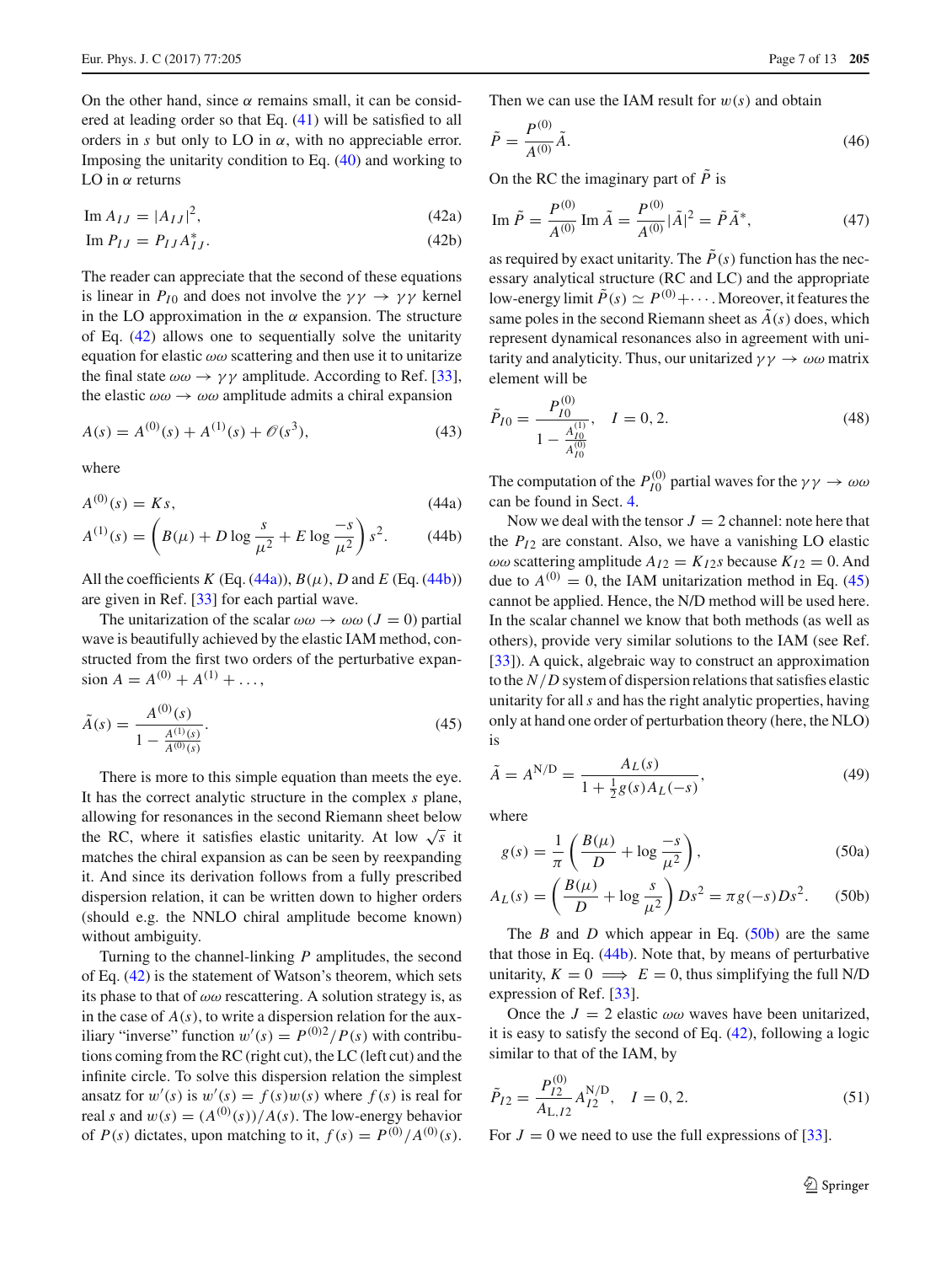#### 5.2 Coupled  $\gamma \gamma \leftrightarrow (\omega \omega, hh)$  scattering

We now proceed to an analysis of the coupled  $\omega\omega$  (that is,  $W_L W_L$  and  $Z_L Z_L$  as per the ET) and *hh* channels feeding the  $\gamma\gamma$  state. Because the electromagnetic interaction violates isospin conservation, the reaction matrix must include both  $I = 0, 2$  subchannels of the  $\omega \omega$  system, and it is thus of dimension four. Assuming weak isospin conservation in the Goldstone dynamics, which puts zeros in row three and column three, and to order  $\alpha$ , which makes the (4, 4) element vanish, it is

$$
F = \begin{pmatrix} A_{0J} & M_J & 0 & P_{0J} \\ M_J & T_J & 0 & R_J \\ 0 & 0 & A_{2J} & P_{2J} \\ P_{0J} & R_J & P_{2J} & 0 \end{pmatrix} + \mathcal{O}(\alpha^2). \tag{52}
$$

Here again,  $A_{IJ}(s)$  are the partial waves  $\omega \omega \rightarrow \omega \omega$ ;  $M_J(s)$ , the  $\omega \omega \rightarrow hh$  partial wave;  $T_J(s)$ , the elastic  $hh \rightarrow hh$ one;  $P_{IJ}(s)$ , the  $\gamma \gamma \to \omega \omega$  ones (Eqs. [\(38a\)](#page-5-5) and [\(38b\)](#page-5-5)) that we newly incorporate in the unitarization in this work; and  $R_J(s)$ , the  $\gamma \gamma \rightarrow hh$  (Eq. [\(38c\)](#page-5-5)).

On the RC, the unitarity relations in Eq. [\(41\)](#page-5-3), perturbative in  $\alpha$ , can be split into three blocks, the Eqs. [\(53\)](#page-7-0)–[\(55\)](#page-7-1) that follow; first, those for the imaginary parts of the elastic amplitudes,

<span id="page-7-0"></span>
$$
\text{Im}\,A_{0J} = |A_{0J}|^2 + |M_J|^2,\tag{53a}
$$

$$
\text{Im}\,A_{2J} = |A_{2J}|^2,\tag{53b}
$$

$$
\text{Im}\,M_J = A_{0J}M_J^* + M_J T_J^*,\tag{53c}
$$

$$
\operatorname{Im} T_J = |M_J|^2 + |T_J|^2,\tag{53d}
$$

which need to be solved as a coupled-channel problem with all channels being presumably strong. Only then is the solution fed to the second block for the  $\gamma \gamma$  couplings, as we work to LO in  $\alpha$ ,

<span id="page-7-6"></span> $\text{Im } P_{0J} = P_{0J} A_{0J}^* + R_J M_J^*$  $(54a)$ 

$$
\text{Im } R_J = P_{0J} M_J^* + R_J T_J^*.
$$
 (54b)

Finally, the isotensor block decouples from the isoscalar ones and becomes

<span id="page-7-1"></span>
$$
\text{Im}\,A_{2J} = |A_{2J}|^2,\tag{55a}
$$

Im 
$$
P_{2J} = P_{2J} A_{2J}^*
$$
, (55b)

which is identical to Eq. [\(42\)](#page-6-0) and can be solved with the methods of Sect. [5.1,](#page-5-6) so we concentrate in what follows only in the first two blocks corresponding to isospin 0.

The previous discussion of Sect. [5.1](#page-5-6) can be mimicked easily also for  $I = 0$  by writing down first a reaction submatrix for the strongly interacting subchannel  $_sF(\omega\omega, hh \rightarrow$ ωω, *hh*),

<span id="page-7-2"></span>
$$
{}_sF = \begin{pmatrix} A_{00} & M_0 \\ M_0 & T_0 \end{pmatrix} \equiv \begin{pmatrix} A & M \\ M & T \end{pmatrix},\tag{56}
$$

a definition that can analogously be adopted for the matrices in the low-*s* chiral expansion,  $_s F^{(0)}$  and  $_s F^{(1)}$ .

We now need to distinguish the cases  $J = 0$  and  $J = 2$ and handle the first right away. The matricial generalization of the IAM method in Eq. [\(45\)](#page-6-2) yields a unitary  $_s \overline{F}$ , from knowledge of the first two terms in the chiral expansion,

<span id="page-7-7"></span>
$$
s\tilde{F} = sF^{(0)}(sF^{(0)} - sF^{(1)})^{-1}{}_{s}F^{(0)}.
$$
\n(57)

The matrix elements of the IAM subreaction matrix can be likewise denoted with a tilde,

<span id="page-7-5"></span>
$$
s\tilde{F} = \begin{pmatrix} \tilde{A} & \tilde{M} \\ \tilde{M} & \tilde{T} \end{pmatrix}.
$$
 (58)

This IAM approximation to the exact  $_{s}$  *F* in Eq. [\(56\)](#page-7-2) has all relevant properties: unitarity in the RC, i.e. Im<sub>s</sub>  $\tilde{F}$  =  $s \tilde{F}$  ·*s*  $\tilde{F}^{\dagger} = s \tilde{F}^{\dagger}$  ·*s*  $\tilde{F}$ , analyticity, and matching to the HEFT chiral expansion at NLO.

If we also shorten notation  $(P, R) \equiv (P_{00}, R_0)$ , then from Eq. [\(53\)](#page-7-0),

$$
\operatorname{Im}\left(\frac{P}{R}\right) = {}_{s}F^{*} \cdot \binom{P}{R}.
$$
\n(59)

This is solved by the unitarized amplitude generalizing Eq. [\(46\)](#page-6-4),

<span id="page-7-3"></span>
$$
\begin{pmatrix}\tilde{P} \\ \tilde{R}\end{pmatrix} \equiv {}_s\tilde{F}({}_sF^{(0)})^{-1}\begin{pmatrix}P^{(0)} \\ R^{(0)}\end{pmatrix}.
$$
\n(60)

Using the low-energy expansion  $s \tilde{F} = s F^{(0)} + s F^{(1)} + \cdots$ , Eq.  $(60)$  turns into

<span id="page-7-4"></span>
$$
\begin{aligned}\n\left(\frac{\tilde{P}}{\tilde{R}}\right) &= \tilde{F}(F^{(0)})^{-1} \begin{pmatrix} P^{(0)} \\ R^{(0)} \end{pmatrix} \\
&= (F^{(0)} + F^{(1)} + \dots)(F^{(0)})^{-1} \begin{pmatrix} P^{(0)} \\ R^{(0)} \end{pmatrix} \\
&= \begin{pmatrix} P^{(0)} \\ R^{(0)} \end{pmatrix} + F^{(1)}(F^{(0)})^{-1} \begin{pmatrix} P^{(0)} \\ R^{(0)} \end{pmatrix} + \dots \tag{61}\n\end{aligned}
$$

Note that Eqs. [\(38a\)](#page-5-5)–[\(38c\)](#page-5-5) explicitly show the perturbative order

$$
\begin{pmatrix} P^{(0)} \\ R^{(0)} \end{pmatrix} \sim \begin{pmatrix} \mathcal{O}\left(\frac{s}{v^2}\right) + \mathcal{O}(\alpha) \\ \mathcal{O}(\alpha) \end{pmatrix},\tag{62}
$$

which excludes intermediate 2-photon states. Higher order contributions in *s* coming from the WBGBs and *h* rescatterings are taken into account in the IAM. For example, in expanding to one more order in Eq. [\(61\)](#page-7-4) we find

$$
F^{(1)}(F^{(0)})^{-1}\begin{pmatrix} P^{(0)} \\ R^{(0)} \end{pmatrix} \sim \begin{pmatrix} \mathcal{O}\left(\frac{s^2}{v^4}\right) + \mathcal{O}(\alpha) \\ \mathcal{O}\left(\frac{s}{v^2}\right) + \mathcal{O}(\alpha) \end{pmatrix},\tag{63}
$$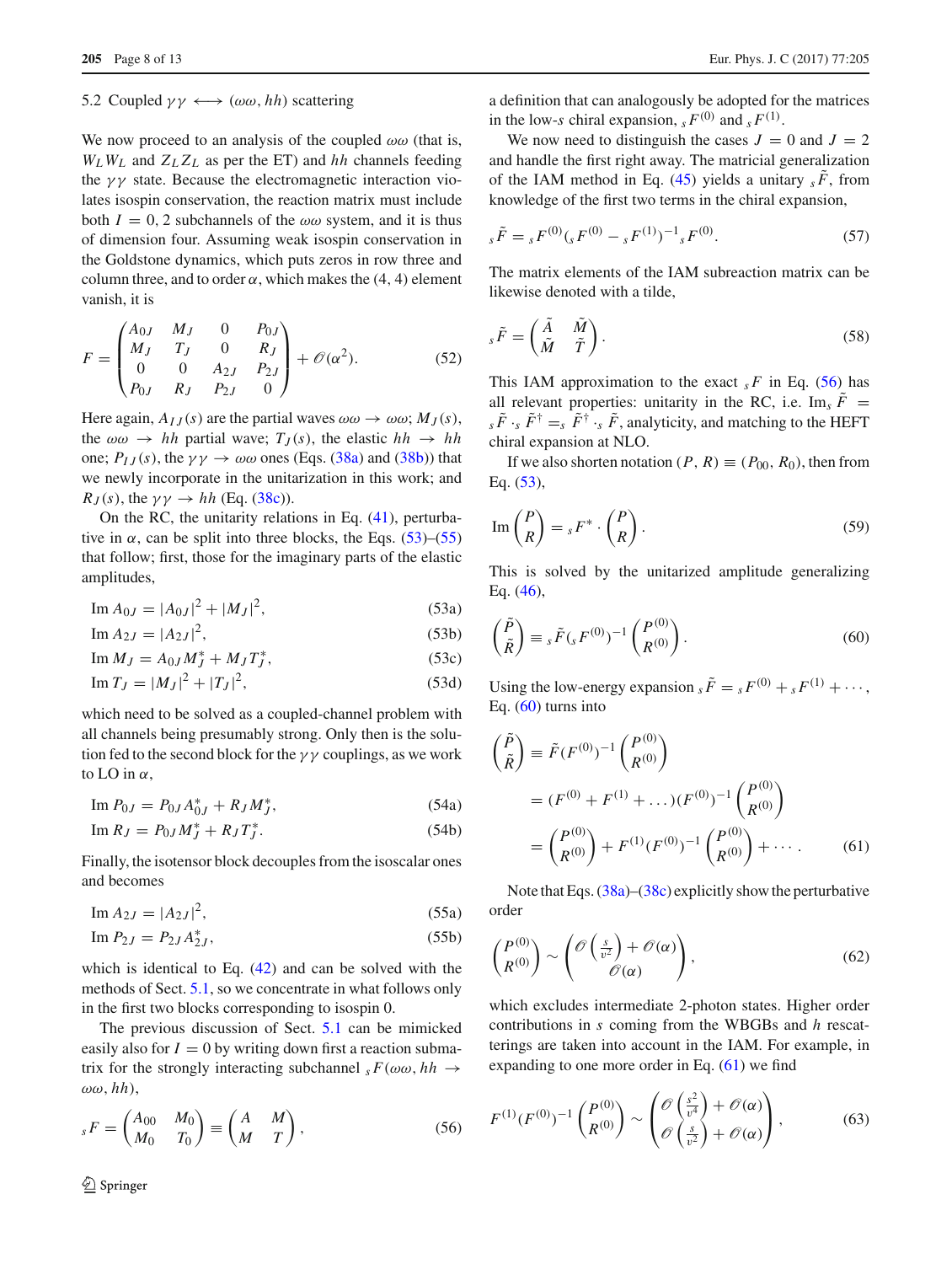

<span id="page-8-2"></span>**Fig. 2** Perturbative  $\omega \omega \rightarrow \gamma \gamma$  amplitudes driven by the elastic  $A(\omega\omega \rightarrow \omega\omega)$  shown as the thin line and equal on all plots for reference (corresponding to  $a = 0.95$ ). *Left* The coupling to the  $\gamma \gamma$  sector is produced only by α. *Center* Setting also  $c<sub>γ</sub> = 0.5/(16π<sup>2</sup>)$  but

 $a_1 = a_2 = a_3 = 0$ . *Right*  $c_\gamma = 0 = a_1, a_3 - a_2 = 0.3$ . Note that in the first two plots the *P* amplitudes have been multiplied by a factor  $10<sup>3</sup>$ for visibility; not so in the third plot

as required. Equation [\(60\)](#page-7-3) may be explicitly spelled out as

$$
\tilde{P} = P^{(0)} \frac{\tilde{A}T^{(0)} - \tilde{M}M^{(0)}}{A^{(0)}T^{(0)} - (M^{(0)})^2} + R^{(0)} \frac{-\tilde{A}M^{(0)} + \tilde{M}A^{(0)}}{A^{(0)}T^{(0)} - (M^{(0)})^2},
$$
\n(64a)  
\n
$$
\tilde{R} = P^{(0)} \frac{\tilde{M}T^{(0)} - \tilde{T}M^{(0)}}{A^{(0)}T^{(0)} - (M^{(0)})^2} + R^{(0)} \frac{\tilde{T}A^{(0)} - \tilde{M}M^{(0)}}{A^{(0)}T^{(0)} - (M^{(0)})^2},
$$
\n(64b)

in terms of the  $IJ = 00$  IAM  $\tilde{A}$ ,  $\tilde{M}$  and  $\tilde{T}$  partial-wave amplitudes of Eq. [\(58\)](#page-7-5).

Finally, for  $J = 2$  we find once more that the IAM method cannot be constructed without knowledge of the NNLO (in *s*) amplitude, so that the N/D coupled-channel method is used instead for the unitarization of the WBGBs and *h* scattering matrix elements  $(A_{I2}, M_2 \text{ and } T_2)$ . The matricial N/D formula, analogous to the elastic case of Eq. [\(49\)](#page-6-5), is

<span id="page-8-1"></span>
$$
s\tilde{F} = \left[1 + \frac{1}{2}G(s)F_L(-s)\right]^{-1}F_L(s),\tag{65}
$$

where

$$
G(s) = \frac{1}{\pi} \left[ B(\mu) D^{-1} + \log \frac{-s}{\mu^2} \right],
$$
 (66a)  

$$
F_L(s) = \left[ B(\mu) D^{-1} + \log \frac{s}{\mu^2} \right] D s^2 = \pi G(-s) D s^2,
$$
 (66b)

are the matricial versions of Eq.  $(50a)$  and following. Note that, although we are in the coupled-channel case in the sense that  $\omega \omega \rightarrow hh \rightarrow \omega \omega$  rescattering takes place, *hh* states do not couple with  $\gamma \gamma$  for  $J = 2$  [see Eq. [\(26\)](#page-4-5)]. Thus, we need the matricial N/D method of Eq. [\(65\)](#page-8-1) for unitarizing the  $\omega\omega \rightarrow \omega\omega$  partial waves, but the coupling with  $\gamma\gamma$  states can be computed by using the (scalar) equation  $(51)$ .

Finally, for the purpose of cross-checking the IAM in the  $J = 0$  case, the  $P_{02}$  matrix elements can be estimated via the coupled-channel N/D by a matrix analogous of Eq. [\(51\)](#page-6-6),

$$
\tilde{P}_{I2} = {}_{s}\tilde{F}_{I2} (F_{L,I2})^{-1} P_{I2}^{(0)}, \quad I = 0, 2,
$$
\n(67)

with  $P_{I2}$  a column vector of two components  $P$ ,  $R$ .

## <span id="page-8-0"></span>**6 Some numerical examples**

We start by commenting on the perturbative partial-wave amplitudes very briefly. Referring to Eq. [\(38\)](#page-5-7), we see that the NLO perturbative amplitudes  $P_{02}^{(0)}$ ,  $P_{22}^{(0)}$  and  $R_0^{(0)}$  are all constant, so we do not plot them. The two  $P^{(0)}$  amplitudes coming from the isoscalar  $\omega\omega$  state, quadratic in energy, are shown in Fig. [2.](#page-8-2) Therein and in what follows we have taken  $\alpha_{EM}(Q^2 = 0) = \frac{1}{137}$  as the emitted photons are real. From the parameters of the EWSBS, we have taken all NLO coefficients to zero, and  $b = a^2$ , so that the only slight separation from the SM is driven by  $a = 0.95$ ; the further parameters of the photon sector are indicated in the figure.

All the amplitudes shown in the figure display the expected quadratic growth with energy (linearity in *s*). Eventually they must violate the unitarity bounds, for example by  $|A_{00}| > 1$ , which occurs already below 3 TeV if we increase  $1 - a$  or other parameters of the HEFT.

The first two plots show *P* amplitudes that are much smaller than the elastic *A* amplitude, as demanded by the smallness of  $\alpha$ . On the contrary, the third plot exposes values of *P* of the same order of those of *A*. This means that the a priori counting of Sect. [2.1](#page-2-3) fails for the value of  $(a_1-a_2+a_3)$ chosen around 0.3; this maximum value, still allowed by previous empirical constraints, is too large in comparison to the "natural" values of the  $a_i$ , of order  $10^{-3}$ . We do not employ such large values again later.

The approach that we have developed can be used to describe resonances that could be found in experimental data from the LHC and relate different channels. Figure [3](#page-9-0) shows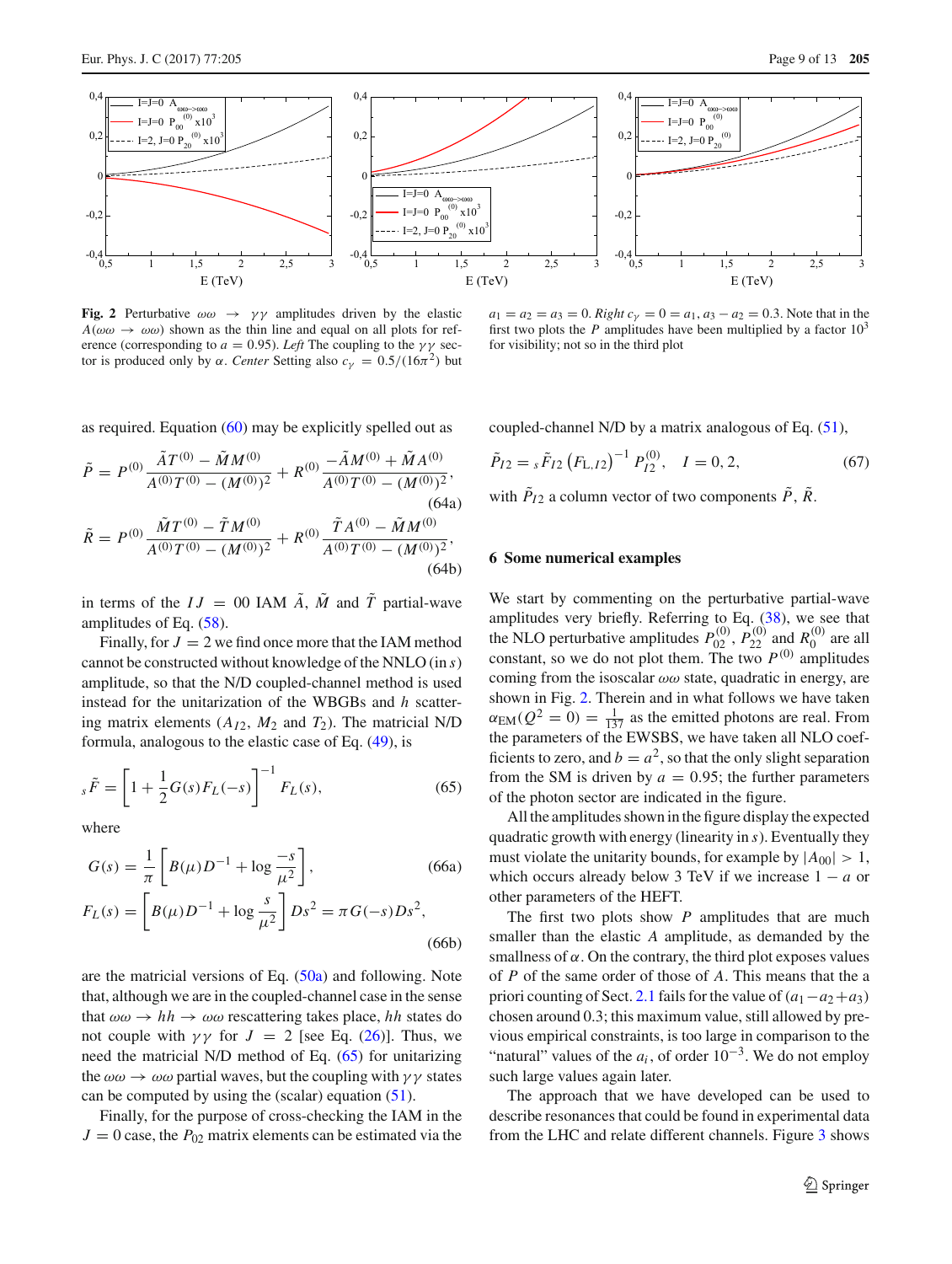

<span id="page-9-0"></span>**Fig. 3** With  $a = 0.81$ ,  $b = a^2$ ,  $a_5(\mu = 0.75 \text{ TeV}) = 0.0023$  and other NLO parameters at that scale set to zero, the IAM accommodates a narrow resonance in the scalar channel. We show the imaginary part of the elastic amplitude and the imaginary part of the scalar photon amplitudes (multiplied by  $10^3$  as in Fig. [2\)](#page-8-2)



<span id="page-9-1"></span>**Fig. 4** Example of the broad resonance generated by elastic  $\omega\omega$  scattering, which illustrates the unitarity of  $P_{00}$  in the absence of coupling to the *hh* channel. The parameters employed are  $a = 0.81$ ,  $b = a^2$ ,  $a_4(\mu = 3 \text{ TeV}) = 4 \times 10^{-4}$ . (All other NLO parameters vanish at that scale)

a narrow resonance, with  $\Gamma/M \sim 0.06$ . This is useful to make contact with the large body of theoretical work following the  $\gamma\gamma$  statistical fluctuation in the CMS and ATLAS data (we next proceed to more phenomenologically viable resonances).

Although the electromagnetic interactions do not conserve weak isospin, our choice of *P*<sup>00</sup> and *P*<sup>20</sup> amplitudes implies that only the first is fed by a scalar resonance in the  $\omega\omega$ channel, as is patent in the figure.

The signs of the imaginary parts of  $P_{00}$  and  $A_{00}$  are seen to be opposite. This is a consequence of  $a^2 - 1 < 0$  for the choice  $a = 0.81$  and Eqs.  $(12a)$ ,  $(14a)$  and  $(46)$ .

Next, we provide an example of a typical broad resonance in Fig. [4.](#page-9-1)

Once more, the only non-vanishing parameter for the twophoton sector is  $\alpha = 1/137$ . The imaginary part of  $P_{00}$  (note it has again been multiplied by  $10<sup>3</sup>$ ) presents a clear resonating shape driven by that of *A*. We also show how well the unitarity relation of Eq. [\(42\)](#page-6-0) is satisfied by our numerical



**Fig. 5** Dependence of  $P_{00}$  on  $c_V$ 

<span id="page-9-2"></span>

<span id="page-9-3"></span>**Fig. 6** Dependence of the  $P_{00}$  amplitude from Fig. [4](#page-9-1) on  $(a_1 - a_2 + a_3)$ (values thereof are given in the legend)

program: the IAM is indeed up to the task, with unitarity satisfied exactly in  $s$  and to first order in  $\alpha$ .

In Fig. [5](#page-9-2) we show the dependence of  $P_{00}$  on the parameter *c*<sup>γ</sup> within its allowed 2σ band. The solid line corresponds to  $c<sub>y</sub> = 0$ . Positive values thereof diminish the intensity of *P*<sub>00</sub>, negative values increase it. While the line shape of the resonance is also affected by the value of  $c<sub>\gamma</sub>$ , the position of the maximum (controlled by the IAM  $\omega\omega$  amplitude) is not.

In turn, Fig. [6](#page-9-3) shows the dependence on values of the  $(a_1-a_2+a_3)$  parameter combination that are way smaller (of order  $\sim 10^{-3}$ ) than the maximum allowed by the  $2\sigma$  bounds (as argued above, values of order 0.1 are unnaturally large and overturn the counting that we follow). Once more, while the position of the pole is the same for all curves, the line shape and especially the total normalization of the curve do depend on this *ai* parameter combination.

We now move on to a coupled-channel example, illus-trated in Fig. [7.](#page-10-2) As  $a^2-b$  increases, the *hh* channel is coupled with larger LO strength. This makes the resonance of Fig. [3,](#page-9-0) which we take to exemplify the point, broader and somewhat less intense in the  $\gamma\gamma$  channel, resembling more and more the coupled-channel resonance described in [\[48\]](#page-12-22).

An interesting feature is that the resonance moves toward higher energies. To understand it, we note that the pole of the IAM amplitude (with  $a^2 - b$  set to 0) comes from a denominator  $\frac{1}{A^{(0)}-A^{(1)}}$ . Upon activating the *hh* channel coupling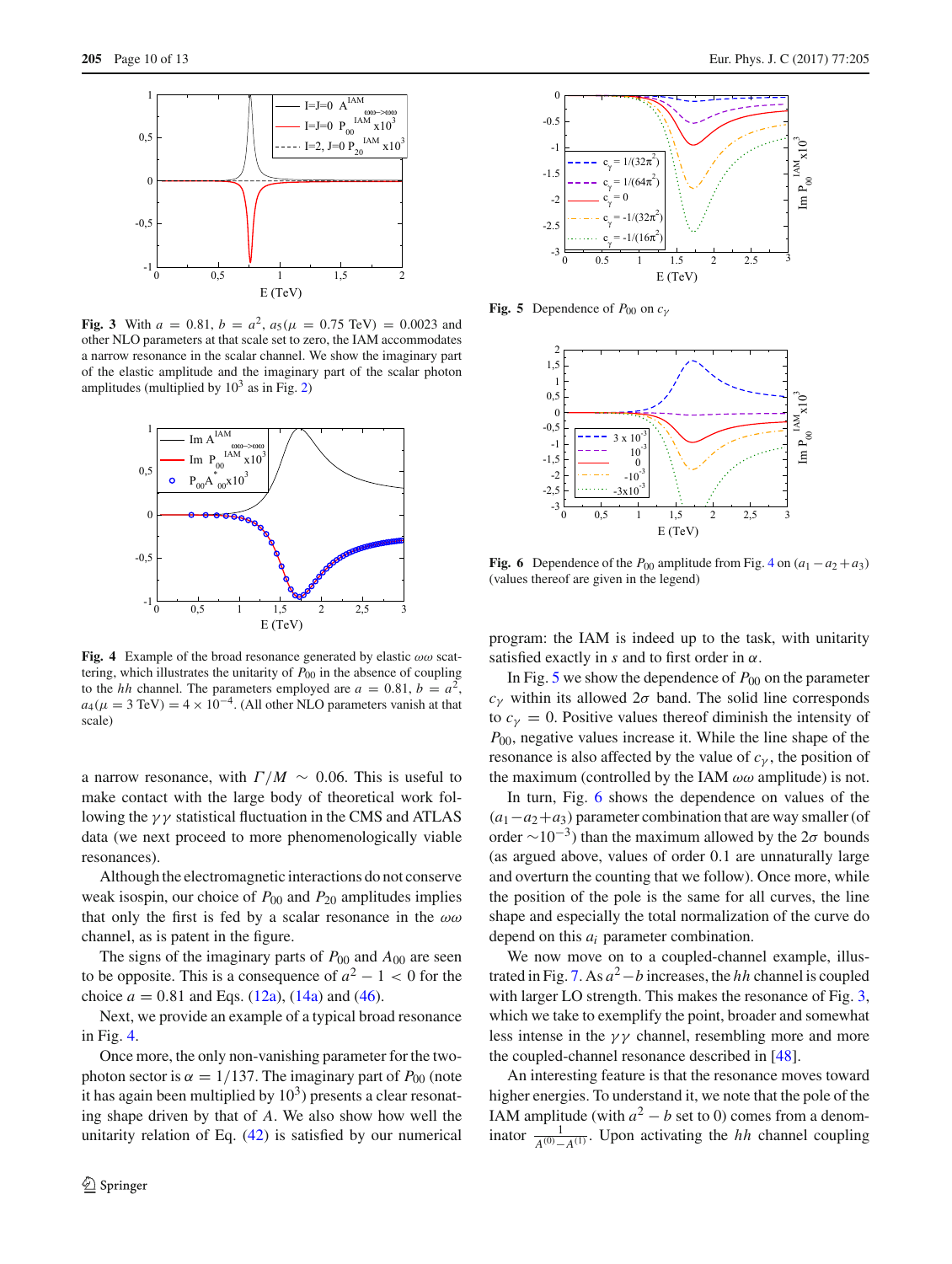<span id="page-10-2"></span>**Fig. 7** *Left* The resonance of Fig. [3](#page-9-0) is coupled to the *hh* with the strength  $(b - a^2)$  indicated in the legend for each line, the other parameters remaining the same as earlier. *Right* Test of the unitarity relation in Eq. [\(54\)](#page-7-6) for the case  $b = 0.8a^2$ 





<span id="page-10-0"></span>**Fig. 8** Comparison of the IAM and N/D methods. The LO parameters are  $a = 0.81$ ,  $b \simeq a^2$ ; the only non-vanishing NLO parameter at  $\mu = 3$  TeV is  $a_4$  as indicated for each of the two lines

with  $a^2 - b$ , the matrix amplitude in Eq. [\(57\)](#page-7-7) has as denominator, in view of  $T^{(0)} = 0$ , a slightly more complicated one,  $\frac{1}{A^{(0)}-A^{(1)}+\frac{(M^{(0)}-M^{(1)})^2}{T^{(1)}}}$ . The last term can shift the zeros of the  $\overline{T^{(1)}$  denominator, and thus the resonance position, according to the sign of  $T^{(1)}$ . The leading  $(a^2 - b)^2$  factor cancels in the ratio, so the effect is not huge, but there remains sensitivity to the next order,  $(a^2 - b)^3$  from the  $M^{(0)}M^{(1)}$  cross product. Both  $A^{(0)}$  and  $\text{Re} T^{(1)}$  happen to be positive [\[33](#page-12-7)], so that  $\text{Re}(\frac{(M^{(0)} - M^{(1)})^2}{T^{(1)}})$  has the same sign as  $A^{(0)}$  and reinforces it. Thus,  $A^{(1)}$  has to be larger to obtain a cancellation, and this requires a higher *s*, whence the resonance increases in energy.

The right panel of the same figure then serves to demonstrate unitarity as per the first of Eq. [\(54\)](#page-7-6). We see in the plot how elastic unitarity according to Eq. [\(42\)](#page-6-0) fails, and how the addition of the  $R_0 M_0^*$  component is precisely what achieves coupled-channel unitarity.

Figure [8](#page-10-0) permits a comparison of the IAM and N/D methods in a case where both are applicable, the scalar–isoscalar channel. We have taken *b* very close  $a^2$  to avoid the coupledchannel complication here (already shown to work in Fig. [7\)](#page-10-2). With both methods we have varied  $a_4$  until a scalar resonance appears at 2 TeV. The necessary value of this parameter is somewhat different, by 25%. The width and the minimum value of the  $P_{00}$  amplitude are not identical either (which could be perhaps arranged by varying some of the other NLO parameters, but we do not see the need at this stage). In conclusion, while both methods give qualitative similar results, their comparison gives us a warning that there is a systematic uncertainty in the choice of unitarization scheme of order one part in four.

Finally, in Fig. [9](#page-11-3) we show  $P_{02}$ , the  $\gamma\gamma$  amplitude with the initial  $\omega\omega$  in the isoscalar-tensor channel. The left plot is dedicated to showing a nonresonant tensor amplitude; for ease of comparison, we employ the same parameters as produced a scalar resonance in Fig. [4.](#page-9-1) An interesting remark is that at relatively low energies the ratio between the photon production amplitude and the elastic  $\omega \omega$  one,  $P_{02}/A_{02}$ , is much more sizable than its scalar counterpart  $P_{00}/A_{00}$ . This comes about because in Eq. [\(38a\)](#page-5-5) there is an electromagnetic  $\alpha$  coupling as in all the photon amplitudes, but it is constant (*s* independent) as opposed to *A*02, which has an Adler zero at  $s = 0$ . Therefore, both amplitudes can be shown in the same plot by enhancing the photon one only by a factor  $10<sup>2</sup>$ , whereas in the scalar case we have been employing a factor  $10^3$ .

As for the right plot of Fig.  $9$ , we have increased  $a_4$  (from  $4 \times 10^{-4}$  in the left plot to  $3 \times 10^{-3}$ ) so a tensor resonance appears below 3 TeV. The resonance is clearly visible, in the same position, in the  $\gamma \gamma \rightarrow \omega \omega P_{02}$  amplitude as in the elastic amplitude. (The latter is only two orders of magnitude larger, as just discussed). Coupled-channel unitarity is also clearly demonstrated as  $\text{Im} P_{02} = P_{02} A_{02}^*$ .

Many more example calculations are interesting, but we content ourselves with these examples until experimental data shows whether there is merit in pursuing further computations, and specifically which ones.

## <span id="page-10-1"></span>**7 Conclusions**

In this article we have coupled the EWSBS described with HEFT (for  $E < 4\pi v \sim 3$  TeV) and the equivalence theorem (for energies  $E > M_h$ ,  $M_W$ ), in the regime of unitarity saturation and resonances, to the two-photon channel, which is a promising detection avenue for new physics.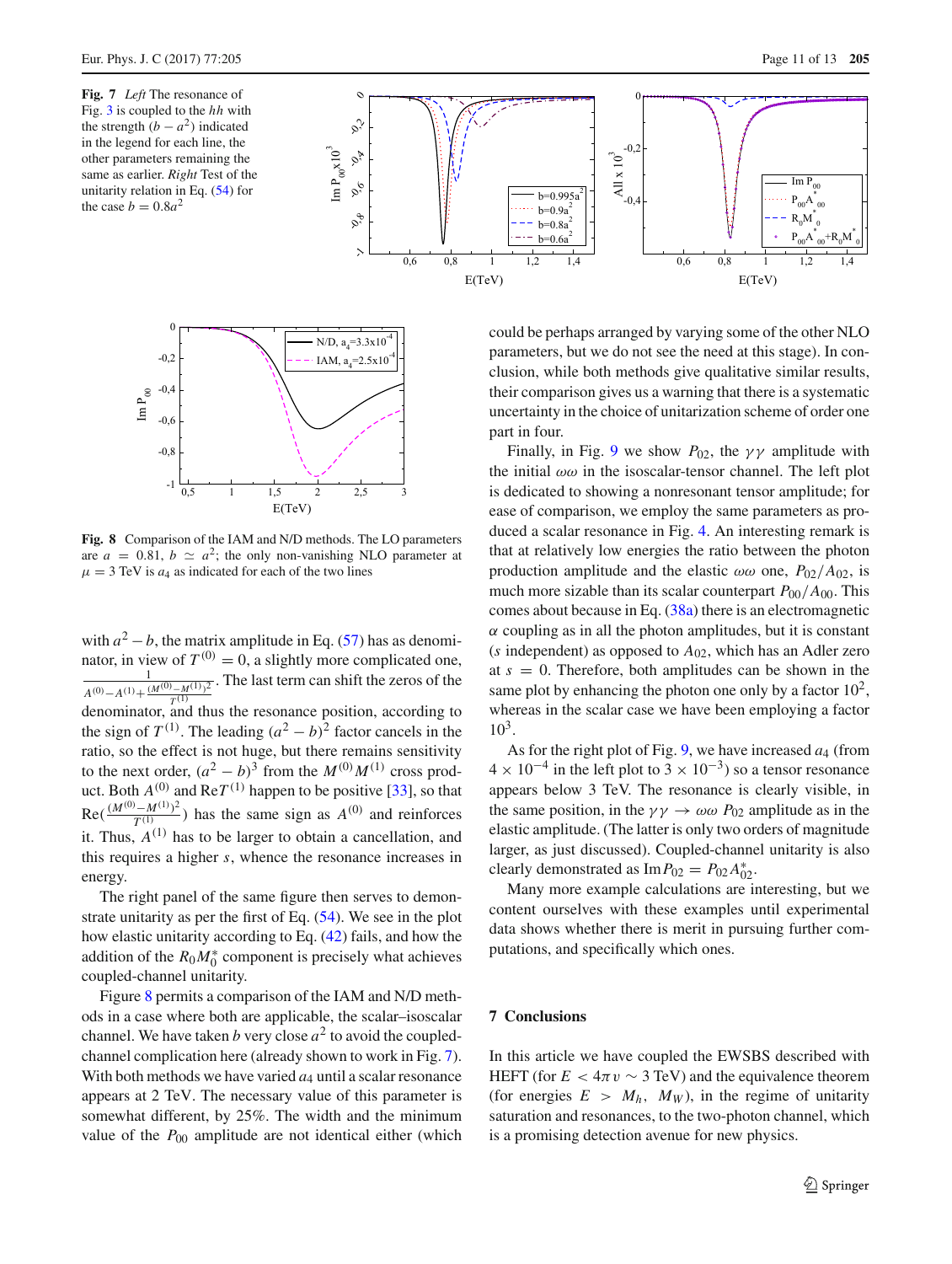<span id="page-11-3"></span>

We have developed the necessary unitarization formalism with two different, well explored methods (IAM and N/D), that are equivalent (up to NNLO) to the NLO perturbative amplitudes of [\[42](#page-12-16)] at low energies but that, unlike those of the HEFT, can be employed to describe any resonances of the EWSBS.

For example, in Figs. [3](#page-9-0) and [4](#page-9-1) we have shown that both a light, narrow, and a heavier, broader resonance feeding the  $\gamma\gamma$  spectrum can be parametrized in this approach, in terms of *a*, *a*<sup>4</sup> and *a*5, which control the EWSBS. What the production cross section is for those particular resonances is work of phenomenological interest that we postpone to imminent work within an expanded collaboration.

Our formalism assumes that the symmetry-breaking dynamics in the *W*, *Z* and *h* sector is stronger than their electromagnetic coupling to  $\gamma$ s. Nevertheless we have also considered the NLO counterterms that arise in coupling  $\gamma\gamma$  to the EWSBS. As long as their values remain "natural", our counting in Fig. [1](#page-3-1) suggests that perturbation theory is valid in coupling  $\gamma \gamma$ , and that the resonating  $\omega \omega$  (and/or *hh*) amplitudes can be separately computed first. Our theory satisfies Watson's final-state theorem in that the phases of the photon– photon production amplitude coincide with those of the elastic EWSBS amplitudes.

A technical challenge that we have overcome is that of projecting the (earlier known) Feynman amplitudes into  $\gamma\gamma$ -helicity amplitudes of definite total angular momentum *J* and stemming from  $\omega\omega$  states of definite custodial isospin *I*. This was necessary and convenient as any resonance or new particle produced in the custodially invariant EWSBS sector will have specific *I*, *J* but the detection in the  $\gamma\gamma$  channel loses memory of *I*; a complete set of observables, however, includes the photon helicities  $\lambda_1$  and  $\lambda_2$  (though for many cross-section calculations one may sum them).

Even in the absence of new resonances, the set of projected amplitudes that we have provided can be useful to parametrize separations from the SM in a relatively lowenergy regime below 3 TeV, where the partial-wave series converges quickly.

We are currently collaborating with other authors in the preparation of a document with simple estimates for collider cross-sections of typical resonances as seen in the two-photon channel.

Finally, another natural final-state channel that couples with sufficient intensity to the EWSBS, and that may serve as an LHC probe thereof, is the  $t\bar{t}$  one. We are separately exploring it with the same methods and have recently shown that within HEFT this channel coupling admits a perturbative expansion in powers of  $M_t/\sqrt{s}$ , obtaining the unitarized amplitudes needed for its description in the resonance region [\[62](#page-12-34)]. The calculation follows lines analogous to those here presented.

**Acknowledgements** We thank for useful conversation and suggestions J.J. Sanz-Cillero, D. Espriu, and M.J. Herrero. Work supported by Spanish MINECO Grants FPA2011-27853-C02-01, FPA2014-53375-C2-1- P and BES-2012-056054 (RLD).

**Open Access** This article is distributed under the terms of the Creative Commons Attribution 4.0 International License [\(http://creativecomm](http://creativecommons.org/licenses/by/4.0/) [ons.org/licenses/by/4.0/\)](http://creativecommons.org/licenses/by/4.0/), which permits unrestricted use, distribution, and reproduction in any medium, provided you give appropriate credit to the original author(s) and the source, provide a link to the Creative Commons license, and indicate if changes were made. Funded by SCOAP<sup>3</sup>.

### **References**

- <span id="page-11-0"></span>1. G. Aad et al. (ATLAS Collaboration), Phys. Lett. B **716**, 1 (2012)
- 2. S. Chatrchyan et al. (CMS Collaboration), Phys. Lett. B **716**, 30 (2012)
- 3. G. Aad et al. (ATLAS Collaboration), Phys. Lett. B **726**, 88 (2013) [Erratum: Phys. Lett. B **734**, 406 (2014)]
- <span id="page-11-1"></span>4. S. Chatrchyan et al. (CMS Collaboration), JHEP **1306**, 081 (2013)
- <span id="page-11-2"></span>5. R. Alonso, E.E. Jenkins, A.V. Manohar, Phys. Lett. B **754**, 335 (2016)
- 6. R. Alonso, M.B. Gavela, L. Merlo, S. Rigolin, J. Yepes, Phys. Lett. B **722**, 330 (2013) [Erratum: Phys. Lett. B **726**, 926 (2013)]
- 7. R. Alonso, M.B. Gavela, L. Merlo, S. Rigolin, J. Yepes, Phys. Rev. D **87**(5), 055019 (2013)
- 8. M.B. Gavela, K. Kanshin, P.A.N. Machado, S. Saa, JHEP **1503**, 043 (2015)
- 9. M.B. Gavela, J. Gonzalez-Fraile, M.C. Gonzalez-Garcia, L. Merlo, S. Rigolin, J. Yepes, JHEP **1410**, 044 (2014)